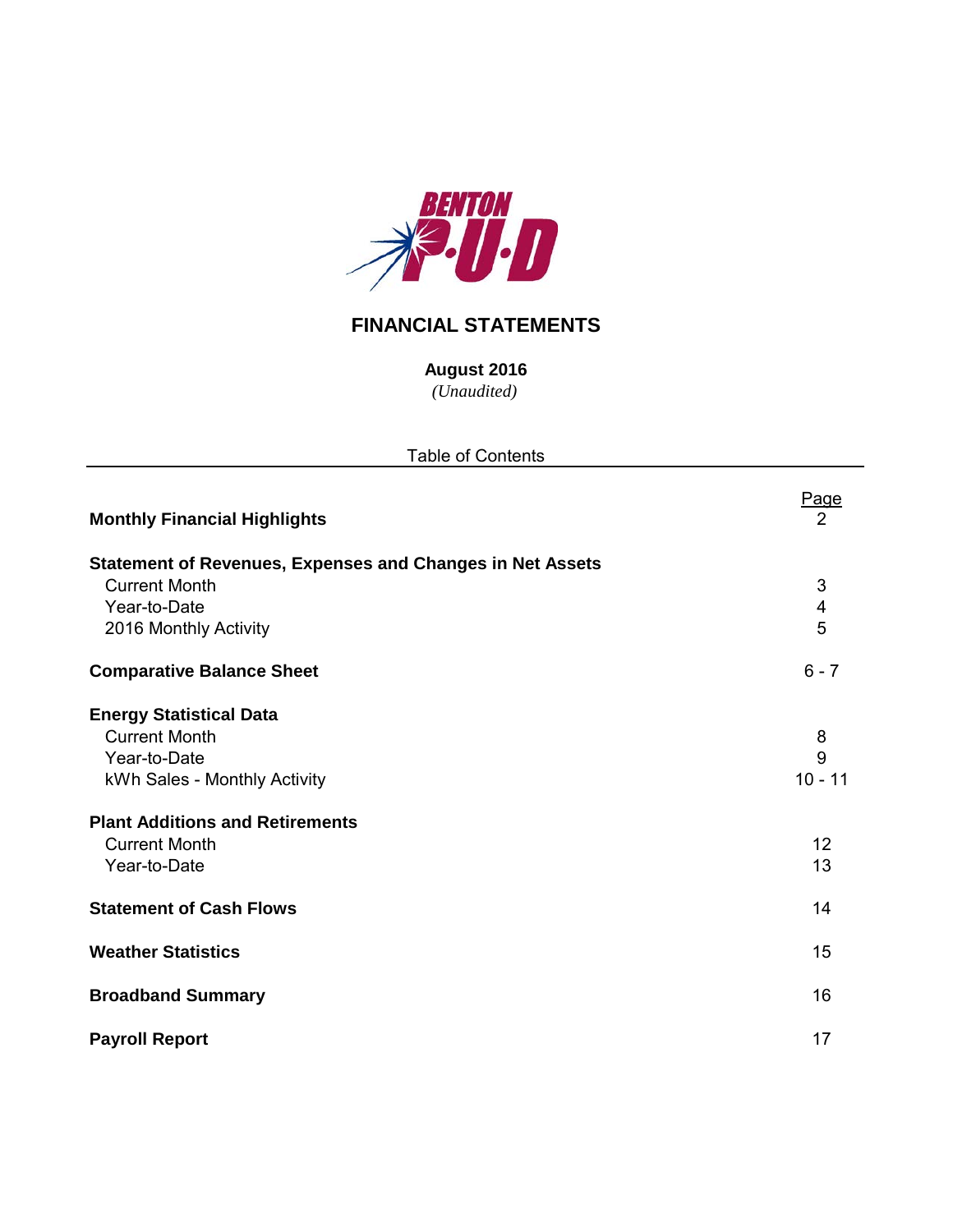

# *Financial Highlights*

*August 2016*

 *Issue date: 9/26/16*

Financial highlights for the month of August:

- District operations resulted in an increase in net assets of \$700,000 for the month.
- The average temperature of 77.0° was 1.2° above normal. Cooling degree days were 3% above average.
- $\triangleright$  Total retail kWh billed during August was up 0.4% from last year.<br>  $\triangleright$  Net nower supply costs were \$7.8 million for the month with sales
- Net power supply costs were \$7.8 million for the month with sales for resale of \$1M and an average price of \$33 per MWh.<br>> August's non-power operating costs of \$1.7 million before taxes and depreciation were 7% above las
- August's non-power operating costs of \$1.7 million before taxes and depreciation were 7% above last year.
- $\triangleright$  Net capital expenditures were \$1.7M for the month.

|                                                                                                                                        |          | (in thousands of dollars) |            |           |         |          |          |            |            |     |            |            |                  |                |                 |
|----------------------------------------------------------------------------------------------------------------------------------------|----------|---------------------------|------------|-----------|---------|----------|----------|------------|------------|-----|------------|------------|------------------|----------------|-----------------|
|                                                                                                                                        |          |                           |            |           |         |          |          |            |            |     |            |            |                  | <b>Amended</b> |                 |
| <b>Change in Net Position</b>                                                                                                          | Jan      | Feb                       | Mar        | Apr       | May     | Jun      | Jul      | Aug $(1)$  | <b>Sep</b> | Oct | <b>Nov</b> | <b>Dec</b> | <b>Total YTD</b> | <b>Budget</b>  | <b>Forecast</b> |
| Actual                                                                                                                                 | (\$517   | (\$1,277)                 | \$969      | (\$1,658) | (\$170) | \$1,854  | \$1,090  | \$694      |            |     |            |            | \$985            |                |                 |
| <b>Budget</b>                                                                                                                          | (\$464)  | (\$1,452)                 | \$511      | (S2, 381) | \$99    | \$1,545  | \$1,478  | \$2,044    |            |     |            |            | \$1,381          | (\$359)        | (S815)          |
| (1) The cumulative YTD impact of budget amendments approved at the September 13 Commission meeting are reflected in the August report. |          |                           |            |           |         |          |          |            |            |     |            |            |                  |                |                 |
|                                                                                                                                        |          |                           |            |           |         |          |          |            |            |     |            |            |                  | Amended        |                 |
| <b>Net Margin</b>                                                                                                                      | Jan      | Feb                       | Mar        | Apr       | May     | Jun      | Jul      | Aug        | Sep        | Oct | <b>Nov</b> | <b>Dec</b> | Total            | <b>Budget</b>  | <b>Forecast</b> |
| <b>Retail Revenues</b>                                                                                                                 | \$10.135 | \$8,777                   | \$9,344    | \$8,907   | \$9,284 | \$10,856 | \$11,262 | \$11,274   |            |     |            |            | \$79,841         | \$116,882      | \$116,820       |
| Less: Net Power Costs                                                                                                                  | (6,806)  | (6, 275)                  | (5,947)    | (6,601)   | (5,936) | (6, 828) | (7, 565) | (7,765)    |            |     |            |            | (53, 723)        | (79, 415)      | (79, 919)       |
| Net Margin                                                                                                                             | \$3,329  | \$2,502                   | \$3,397    | \$2,307   | \$3,348 | \$4,028  | \$3,697  | \$3,510    |            |     |            |            | \$26,118         | \$37.467       | \$36,901        |
|                                                                                                                                        |          |                           |            |           |         |          |          |            |            |     |            |            |                  |                |                 |
|                                                                                                                                        |          |                           |            |           |         |          |          |            |            |     |            |            |                  | <b>Amended</b> |                 |
| <b>Net Capital Costs</b>                                                                                                               | Jan      | Feb                       | <b>Mar</b> | Apr       | May     | Jun      | Jul      | Aug        | <b>Sep</b> | Oct | <b>Nov</b> | <b>Dec</b> | <b>Total</b>     | <b>Budget</b>  | <b>Forecast</b> |
| Capital Expenditures                                                                                                                   | \$993    | \$997                     | \$1,275    | \$572     | \$1,177 | \$1,163  | \$1,007  | \$1,687    |            |     |            |            | \$8,871          | \$17,726       | \$17,526        |
| Less: Capital Contributions                                                                                                            | (155)    | (98)                      | (109)      | (53)      | (202)   | (55)     | (33)     | (98)       |            |     |            |            | (804)            | (1, 341)       | (1, 341)        |
| Net Capital Costs                                                                                                                      | \$837    | \$899                     | \$1,166    | \$519     | \$975   | \$1,108  | \$974    | \$1,588    |            |     |            |            | \$8,067          | \$16,386       | \$16,186        |
|                                                                                                                                        |          |                           |            |           |         |          |          |            |            |     |            |            |                  |                |                 |
|                                                                                                                                        |          |                           |            |           |         |          |          |            |            |     |            |            | <b>YTD</b>       | <b>Amended</b> |                 |
| <b>Load Statistics</b>                                                                                                                 | .lan     | Feh                       | Mar        | Anr       | May     | .lun     | Jul.     | <b>Aug</b> | <b>Sen</b> | Oct | <b>Nov</b> | Dec        | <b>Average</b>   | <b>Budget</b>  |                 |

| <b>Load Statistics</b>         | Jan | Feb | Mar | Apr | May | Jun | Jul | Aug | Sep | Oct | Nov | Dec | ---<br>Average  | <b>Budget</b>    |
|--------------------------------|-----|-----|-----|-----|-----|-----|-----|-----|-----|-----|-----|-----|-----------------|------------------|
| / - Retail Sales Billed<br>aMW | 192 | 175 | 145 | 194 | 205 | 257 | 258 | 250 |     |     |     |     | 209             | 200 <sub>1</sub> |
| aMW<br>- Sales for Resale      | 70. | 86  | 101 | 95  | 69  | --  | 32  | 27  |     |     |     |     | 70 <sub>1</sub> | 53 <sub>1</sub>  |
|                                |     |     |     |     |     |     |     |     |     |     |     |     |                 |                  |



# **August Power Resource Stack**







| <b>Other Statistics</b>                    |    |        |         |  |  |  |  |  |  |  |  |
|--------------------------------------------|----|--------|---------|--|--|--|--|--|--|--|--|
| Unrestricted Undesignated Reserves         | \$ | 27.3   | million |  |  |  |  |  |  |  |  |
| Bond Insurance Replacement (designated) \$ |    | 3.1    | million |  |  |  |  |  |  |  |  |
| Power Market Volatility (designated)       | \$ | 3.3    | million |  |  |  |  |  |  |  |  |
| Special Capital (designated)               | \$ | 5.3    | million |  |  |  |  |  |  |  |  |
| <b>Customer Deposits (designated)</b>      | \$ | 1.4    | million |  |  |  |  |  |  |  |  |
| Bond Principal & Interest (restricted)     | \$ | 3.3    | million |  |  |  |  |  |  |  |  |
| Bond Reserve Account (restricted)          | \$ | 1.1    | million |  |  |  |  |  |  |  |  |
| Net Utility Plant                          | \$ | 120.7  | million |  |  |  |  |  |  |  |  |
| Long-Term Debt                             | \$ | 52.5   | million |  |  |  |  |  |  |  |  |
| <b>Active Service Agreements</b>           |    | 51.778 |         |  |  |  |  |  |  |  |  |
| Non-Contingent Employees                   |    | 152.25 |         |  |  |  |  |  |  |  |  |
| Contingent YTD FTE's                       |    | 2.82   |         |  |  |  |  |  |  |  |  |

\*2016 budget included a 4.9% revenue increase and the forecast includes the proposed 4.9% revenue increase.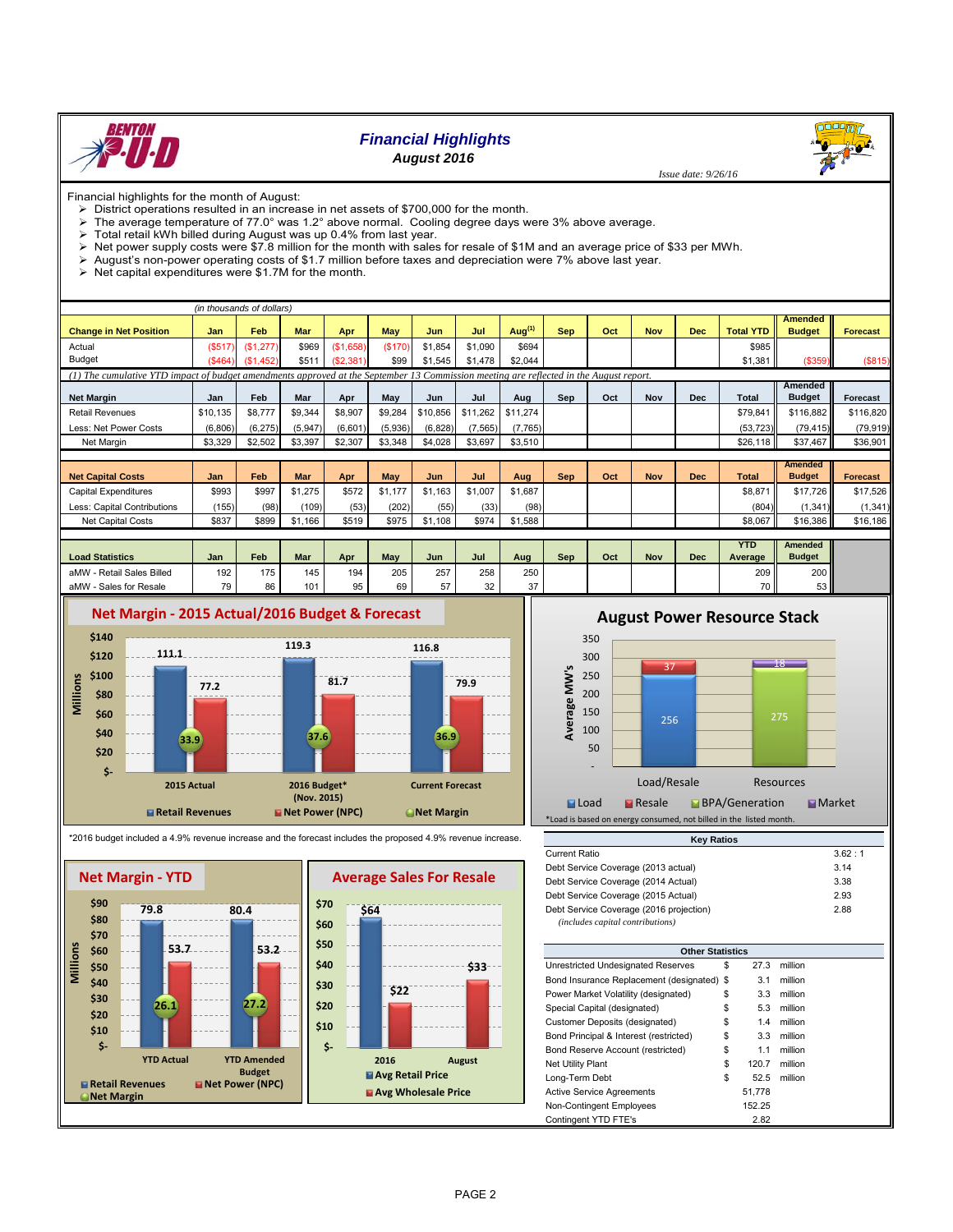### **PUBLIC UTILITY DISTRICT NO.1 OF BENTON COUNTY STATEMENT OF REVENUES, EXPENSES, AND CHANGES IN NET POSITION CURRENT MONTH**

|                                                            |               | 8/31/2016                       |                          | 8/31/2015     |                          |
|------------------------------------------------------------|---------------|---------------------------------|--------------------------|---------------|--------------------------|
|                                                            | <b>ACTUAL</b> | <b>AMENDED</b><br><b>BUDGET</b> | <b>PCT</b><br><b>VAR</b> | <b>ACTUAL</b> | <b>PCT</b><br><b>VAR</b> |
| <b>OPERATING REVENUES</b>                                  |               |                                 |                          |               |                          |
| Energy Sales - Retail                                      | \$12,134,035  | \$10,811,148                    | 12%                      | \$11,383,393  | 7%                       |
| <b>Energy Sales for Resale</b>                             | 1,000,287     | (759, 789)                      | >200%                    | 1,578,517     | $-37%$                   |
| Transmission of Power for Others                           | 47,624        | 159,623                         | $-70%$                   | 39,758        | 20%                      |
| <b>Broadband Revenue</b>                                   | 173,642       | 167,763                         | 4%                       | 168,099       | 3%                       |
| <b>Other Revenue</b>                                       | 147,476       | 95,603                          | 54%                      | 98,127        | 50%                      |
| <b>TOTAL OPERATING REVENUES</b>                            | 13,503,064    | 10,474,349                      | 29%                      | 13,267,894    | 2%                       |
| <b>OPERATING EXPENSES</b>                                  |               |                                 |                          |               |                          |
| <b>Purchased Power</b>                                     | 7,677,384     | 3,518,767                       | 118%                     | 7,855,392     | $-2%$                    |
| <b>Purchased Transmission &amp; Ancillary Services</b>     | 1,110,988     | 1,231,933                       | $-10%$                   | 1,072,427     | 4%                       |
| <b>Conservation Program</b>                                | 24,170        | 11,893                          | 103%                     | 232,526       | $-90%$                   |
| <b>Total Power Supply</b>                                  | 8,812,541     | 4,762,593                       | 85%                      | 9,160,345     | $-4%$                    |
| Transmission Operation & Maintenance                       | 22,999        | 42,650                          | -46%                     | 2,364         | >200%                    |
| Distribution Operation & Maintenance                       | 794,699       | 854,198                         | $-7%$                    | 693,892       | 15%                      |
| <b>Broadband Expense</b>                                   | 89,218        | 36,334                          | 146%                     | 52,945        | 69%                      |
| Customer Accounting, Collection & Information              | 275,702       | 224,549                         | 23%                      | 317,085       | $-13%$                   |
| Administrative & General                                   | 510,590       | 484,501                         | 5%                       | 514,938       | $-1%$                    |
| Subtotal before Taxes & Depreciation                       | 1,693,209     | 1,642,232                       | 3%                       | 1,581,223     | 7%                       |
| Taxes                                                      | 1,189,657     | 938,804                         | 27%                      | 1,137,054     | 5%                       |
| Depreciation & Amortization                                | 1,110,123     | 1,140,897                       | $-3%$                    | 1,154,947     | $-4%$                    |
| <b>Total Other Operating Expenses</b>                      | 3,992,989     | 3,721,933                       | 7%                       | 3,873,225     | 3%                       |
| <b>TOTAL OPERATING EXPENSES</b>                            | 12,805,530    | 8,484,526                       | 51%                      | 13,033,569    | $-2%$                    |
| <b>OPERATING INCOME (LOSS)</b>                             | 697,534       | 1,989,823                       | $-65%$                   | 234,325       | 198%                     |
| <b>NONOPERATING REVENUES &amp; EXPENSES</b>                |               |                                 |                          |               |                          |
| Interest Income                                            | 26,236        | 20.930                          | 25%                      | 25,502        | 3%                       |
| Other Income                                               | 23,081        | 31,339                          | $-26%$                   | 32,600        | $-29%$                   |
| Other Expense                                              |               |                                 | n/a                      |               | n/a                      |
| <b>Interest Expense</b>                                    | (219, 326)    | (211, 224)                      | 4%                       | (230,066)     | $-5%$                    |
| Debt Discount/Premium Amortization & Loss on Defeased Debt | 35,230        | 35,230                          | 0%                       | 36,018        | $-2%$                    |
| MtM Gain/(Loss) on Investments                             | 33,000        |                                 | n/a<br>n/a               | (32, 880)     | $> -200%$<br>n/a         |
| Loss in Joint Ventures/Special Assessments                 |               |                                 |                          |               |                          |
| TOTAL NONOPERATING REVENUES & EXPENSES                     | (101, 779)    | (123, 725)                      | $-18%$                   | (168, 826)    | $-40%$                   |
| INCOME (LOSS) BEFORE CAPITAL CONTRIBUTIONS                 | 595,755       | 1,866,098                       | -68%                     | 65,499        | >200%                    |
| <b>CAPITAL CONTRIBUTIONS</b>                               | 98,229        | 178,108                         | -45%                     | 116,148       | $-15%$                   |
| <b>CHANGE IN NET POSITION</b>                              | \$693.985     | \$2,044,206                     | -66%                     | \$181.647     | >200%                    |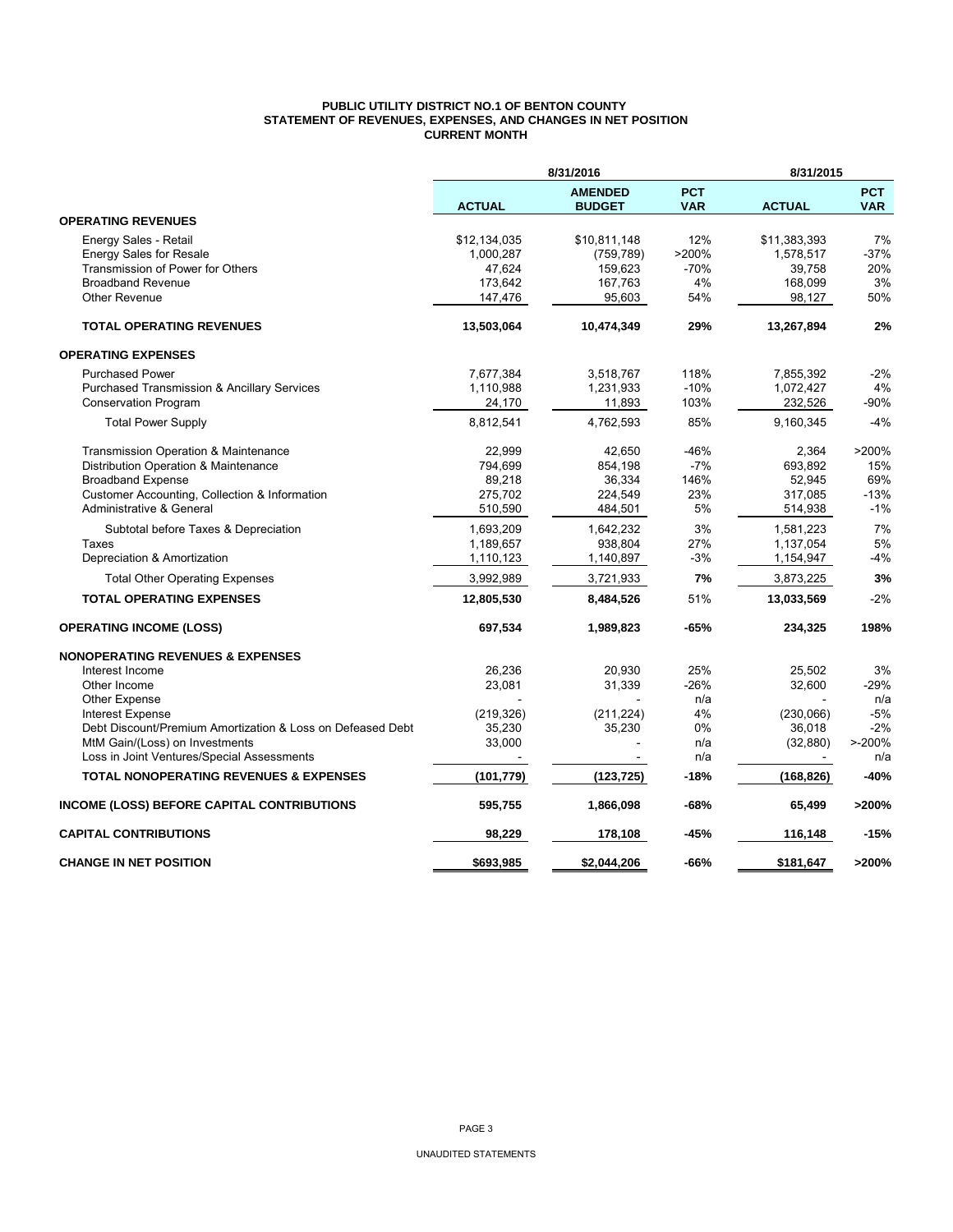## **PUBLIC UTILITY DISTRICT NO.1 OF BENTON COUNTY STATEMENT OF REVENUES, EXPENSES, AND CHANGE IN NET POSITION YEAR TO DATE**

|                                                            |               | 8/31/2016                       |                          | 8/31/2015     |                          |
|------------------------------------------------------------|---------------|---------------------------------|--------------------------|---------------|--------------------------|
|                                                            | <b>ACTUAL</b> | <b>AMENDED</b><br><b>BUDGET</b> | <b>PCT</b><br><b>VAR</b> | <b>ACTUAL</b> | <b>PCT</b><br><b>VAR</b> |
| <b>OPERATING REVENUES</b>                                  |               |                                 |                          |               |                          |
| Energy Sales - Retail                                      | \$82,824,312  | \$83,336,390                    | $-1%$                    | \$80,728,986  | 3%                       |
| <b>Energy Sales for Resale</b>                             | 9,506,555     | 9,416,580                       | 1%                       | 11,568,192    | $-18%$                   |
| Transmission of Power for Others                           | 534,815       | 560,037                         | $-5%$                    | 401,949       | 33%                      |
| <b>Broadband Revenue</b>                                   | 1,352,649     | 1,386,563                       | $-2%$                    | 1,317,744     | 3%                       |
| <b>Other Revenue</b>                                       | 1,359,170     | 1,188,840                       | 14%                      | 1,118,373     | 22%                      |
| <b>TOTAL OPERATING REVENUES</b>                            | 95,577,501    | 95,888,410                      | 0%                       | 95,135,243    | 0%                       |
| <b>OPERATING EXPENSES</b>                                  |               |                                 |                          |               |                          |
| <b>Purchased Power</b>                                     | 54,772,276    | 54,247,086                      | 1%                       | 55,790,346    | $-2%$                    |
| <b>Purchased Transmission &amp; Ancillary Services</b>     | 8,778,801     | 8,926,369                       | $-2%$                    | 8,621,766     | 2%                       |
| <b>Conservation Program</b>                                | 206,060       | 95,144                          | 117%                     | 525,374       | $-61%$                   |
| <b>Total Power Supply</b>                                  | 63,757,138    | 63,268,599                      | 1%                       | 64,937,486    | $-2%$                    |
| Transmission Operation & Maintenance                       | 134,152       | 89,200                          | 50%                      | 69,823        | 92%                      |
| Distribution Operation & Maintenance                       | 5,800,952     | 6,074,701                       | $-5%$                    | 5,941,933     | $-2%$                    |
| <b>Broadband Expense</b>                                   | 578,320       | 593,855                         | $-3%$                    | 650,794       | $-11%$                   |
| Customer Accounting, Collection & Information              | 2,216,880     | 2,454,921                       | $-10%$                   | 2,386,056     | $-7%$                    |
| Administrative & General                                   | 4,176,319     | 4,442,008                       | $-6%$                    | 4,828,066     | $-13%$                   |
| Subtotal before Taxes & Depreciation                       | 12,906,623    | 13,654,685                      | $-5%$                    | 13,876,671    | $-7%$                    |
| Taxes                                                      | 8,654,598     | 8,522,132                       | 2%                       | 8,394,057     | 3%                       |
| Depreciation & Amortization                                | 9,163,105     | 8,983,323                       | 2%                       | 8,975,331     | 2%                       |
| <b>Total Other Operating Expenses</b>                      | 30,724,326    | 31,160,140                      | $-1%$                    | 31,246,059    | $-2%$                    |
| <b>TOTAL OPERATING EXPENSES</b>                            | 94,481,464    | 94,428,739                      | 0%                       | 96,183,545    | $-2%$                    |
| <b>OPERATING INCOME (LOSS)</b>                             | 1,096,037     | 1,459,671                       | -25%                     | (1,048,301)   | $>-200$                  |
| <b>NONOPERATING REVENUES &amp; EXPENSES</b>                |               |                                 |                          |               |                          |
| Interest Income                                            | 211,156       | 204,288                         | 3%                       | 201,709       | 5%                       |
| Other Income                                               | 216,786       | 250,712                         | $-14%$                   | 378,065       | $-43%$                   |
| <b>Other Expense</b>                                       |               |                                 | n/a                      |               | n/a                      |
| Interest Expense                                           | (1,703,065)   | (1,675,018)                     | 2%                       | (1, 857, 305) | $-8%$                    |
| Debt Discount/Premium Amortization & Loss on Defeased Debt | 281,841       | 281,840                         | 0%                       | 288,144       | $-2%$                    |
| MtM Gain/(Loss) on Investments                             | 78,482        |                                 | n/a                      | 13,500        | n/a                      |
| <b>TOTAL NONOPERATING REVENUES &amp; EXPENSES</b>          | (914, 799)    | (938, 178)                      | $-2%$                    | (975, 888)    | -6%                      |
| <b>INCOME (LOSS) BEFORE CAPITAL CONTRIBUTIONS</b>          | 181,238       | 521,493                         | -65%                     | (2,024,189)   | $-109%$                  |
| <b>CAPITAL CONTRIBUTIONS</b>                               | 803,668       | 859,496                         | -6%                      | 1,498,471     | $-46%$                   |
| <b>CHANGE IN NET POSITION</b>                              | 984,906       | 1,380,989                       | -29%                     | (525, 718)    | >200%                    |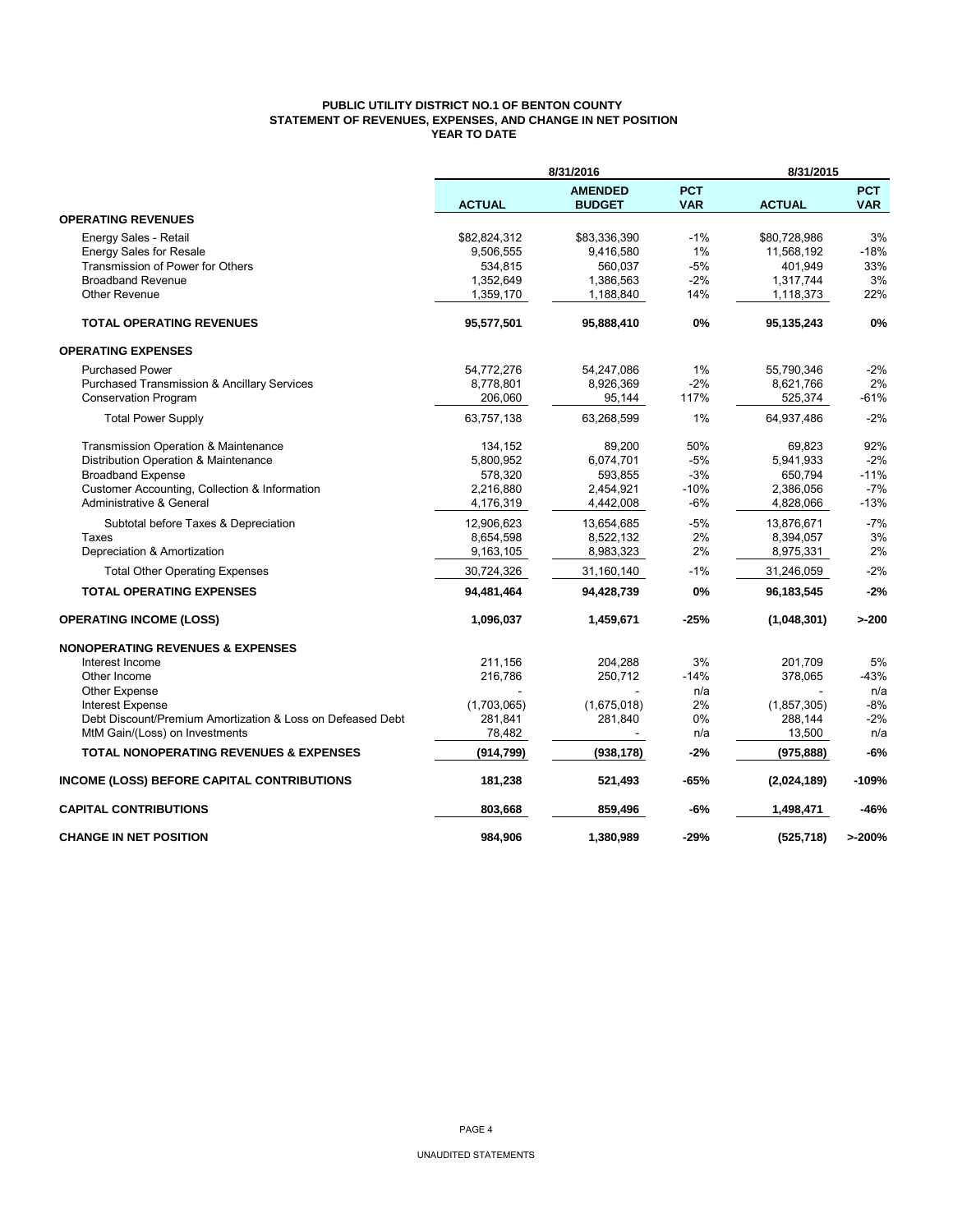### **PUBLIC UTILITY DISTRICT NO. 1 OF BENTON COUNTY STATEMENT OF REVENUES, EXPENSES, AND CHANGE IN NET POSITION 2016 MONTHLY ACTIVITY**

|                                                        | January     | February                  | March                    | <b>April</b>            | May          | June        | July                                   | August     | September | October | November | December | <b>Total</b> |
|--------------------------------------------------------|-------------|---------------------------|--------------------------|-------------------------|--------------|-------------|----------------------------------------|------------|-----------|---------|----------|----------|--------------|
| <b>OPERATING REVENUES</b>                              |             |                           |                          |                         |              |             |                                        |            |           |         |          |          |              |
| Energy Sales - Retail                                  | \$9,911,477 | \$8,688,046               | \$10,050,551             | \$8,592,295             | \$9,132,175  |             | \$12,141,371 \$12,174,362 \$12,134,035 |            |           |         |          |          | \$82,824,312 |
| Energy Sales for Resale                                | 1,484,296   | 1,363,659                 | 1,537,368                | 1,173,525               | 1,047,005    | 1,073,427   | 826,988                                | 1,000,287  |           |         |          |          | 9,506,555    |
| Transmission of Power for Others                       | 68,103      | 77,460                    | 93,851                   | 97,686                  | 67,768       | 40,767      | 41,557                                 | 47,624     |           |         |          |          | 534,816      |
| <b>Broadband Revenue</b>                               | 162,760     | 171,089                   | 168,670                  | 167,896                 | 168,783      | 170,101     | 169,708                                | 173,642    |           |         |          |          | 1,352,649    |
| <b>Other Electric Revenue</b>                          | 41,560      | 114,818                   | 538,251                  | 77,069                  | 152,767      | 100,373     | 186,859                                | 147,476    |           |         |          |          | 1,359,173    |
| <b>TOTALOPERATING REVENUES</b>                         | 11.668.196  | 10,415,072                | 12,388,691               | 10,108,471              | 10,568,498   | 13,526,039  | 13,399,474                             | 13,503,064 |           |         |          |          | 95.577.505   |
| <b>OPERATING EXPENSES</b>                              |             |                           |                          |                         |              |             |                                        |            |           |         |          |          |              |
| <b>Purchased Power</b>                                 | 7,209,954   | 6,598,428                 | 6,395,487                | 6,762,894               | 5,933,494    | 6,878,606   | 7,316,031                              | 7,677,384  |           |         |          |          | 54,772,278   |
| <b>Purchased Transmission &amp; Ancillary Services</b> | 1,126,226   | 997,796                   | 1,156,184                | 1,048,210               | 1,095,458    | 1,130,664   | 1,120,410                              | 1,110,988  |           |         |          |          | 8,785,936    |
| <b>Conservation Program</b>                            | 22,430      | 120,266                   | 26,344                   | 60,645                  | 22,082       | (66, 815)   | (3,062)                                | 24,170     |           |         |          |          | 206,060      |
| <b>Total Power Supply</b>                              | 8,358,610   | 7,716,490                 | 7,578,015                | 7,871,749               | 7,051,034    | 7,942,455   | 8,433,379                              | 8,812,542  |           |         |          |          | 63,764,274   |
| Transmission Operation & Maintenance                   | 4,760       | 5,109                     | 12,764                   | 33,026                  | 18,489       | 22,498      | 7,375                                  | 22,999     |           |         |          |          | 127,020      |
| Distribution Operation & Maintenance                   | 639,737     | 773,430                   | 714,348                  | 707,747                 | 790,398      | 713,118     | 667,475                                | 794,699    |           |         |          |          | 5,800,952    |
| <b>Broadband Expense</b>                               | 25,524      | 51,636                    | 83,545                   | 78,214                  | 87,954       | 79,551      | 82,677                                 | 89,218     |           |         |          |          | 578,319      |
| Customer Accounting, Collection & Information          | 190,012     | 277,209                   | 326,396                  | 278,252                 | 306,587      | 298,830     | 263,892                                | 275,702    |           |         |          |          | 2,216,880    |
| Administrative & General                               | 637,442     | 556,470                   | 507,316                  | 530,492                 | 487,474      | 450,863     | 495,672                                | 510,590    |           |         |          |          | 4,176,319    |
| Subtotal before Taxes & Depreciation                   | 1,497,475   | 1,663,854                 | 1,644,369                | 1,627,731               | 1,690,902    | 1,564,860   | 1,517,091                              | 1,693,208  |           |         |          |          | 12,899,490   |
| Taxes                                                  | 1,235,004   | 1,079,121                 | 1,019,926                | 966,648                 | 948,699      | 1,080,272   | 1,135,272                              | 1,189,657  |           |         |          |          | 8,654,599    |
| Depreciation & Amortization                            | 1,191,201   | 1,202,757                 | 1,194,304                | 1,199,710               | 1,104,863    | 1,036,216   | 1,123,931                              | 1,110,123  |           |         |          |          | 9,163,105    |
| <b>Total Other Operating Expenses</b>                  | 3,923,680   | 3,945,732                 | 3,858,599                | 3,794,089               | 3,744,464    | 3,681,348   | 3,776,294                              | 3,992,988  |           |         |          |          | 30,717,194   |
| <b>TOTAL OPERATING EXPENSES</b>                        | 12,282,290  | 11,662,222                | 11,436,614               | 11,665,838              | 10,795,498   | 11,623,803  | 12,209,673                             | 12,805,530 |           |         |          |          | 94,481,468   |
| <b>OPERATING INCOME (LOSS)</b>                         | (614, 094)  | (1, 247, 150)             | 952,077                  | (1,557,367)             | (227,000)    | 1,902,236   | 1,189,801                              | 697,534    |           |         |          |          | 1,096,037    |
| <b>NONOPERATING REVENUES &amp; EXPENSES</b>            |             |                           |                          |                         |              |             |                                        |            |           |         |          |          |              |
| Interest Income                                        | 26,798      | 26,236                    | 29,676                   | 12,269                  | 28,586       | 25,894      | 35,461                                 | 26,236     |           |         |          |          | 211,156      |
| Other Income                                           | 9           | 50                        | 98,287                   | 22,533                  | 26,652       | 23,075      | 23,101                                 | 23,081     |           |         |          |          | 216,788      |
| Other Expense                                          |             |                           | $\sim$                   |                         |              | $\sim$      |                                        |            |           |         |          |          |              |
| <b>Interest Expense</b>                                | (179, 979)  | (178, 913)                | (273, 389)               | (220, 230)              | (210, 296)   | (210, 530)  | (210, 403)                             | (219, 326) |           |         |          |          | (1,703,066)  |
| Debt Discount & Expense Amortization                   | 35,230      | 35,230                    | 35,230                   | 35,230                  | 35,230       | 35,230      | 35,230                                 | 35,230     |           |         |          |          | 281,840      |
| MtM Gain/(Loss) on Investments                         | 59,560      | (10, 640)                 | 18,020                   | (3,260)                 | (25,040)     | 23,340      | (16, 498)                              | 33,000     |           |         |          |          | 78,482       |
| Loss in Joint Ventures/Special Assessments             | $\sim$      | $\sim$                    | $\overline{\phantom{a}}$ | $\sim$                  | $\sim$       | $\sim$      | $\sim$                                 | $\sim$     |           |         |          |          | $\sim$       |
| <b>TOTAL NONOPERATING REV/EXP</b>                      | (58, 382)   | (128, 037)                | (92, 176)                | (153, 458)              | (144, 868)   | (102, 991)  | (133, 109)                             | (101, 779) |           |         |          |          | (914, 800)   |
| INCOME (LOSS) BEFORE CAPITAL CONTRIBUTIONS             | (672, 476)  | (1,375,187)               | 859,901                  | (1,710,825)             | (371, 868)   | 1,799,245   | 1,056,692                              | 595,755    |           |         |          |          | 181,237      |
| <b>CAPITAL CONTRIBUTIONS</b>                           | 155,353     | 97,986                    | 109,333                  | 52,806                  | 201,727      | 55,050      | 33,184                                 | 98,229     |           |         |          |          | 803,668      |
| <b>CHANGE IN NET POSITION</b>                          |             | (\$517,123) (\$1,277,201) |                          | \$969,234 (\$1,658,019) | (\$170, 141) | \$1,854,295 | \$1,089,876                            | \$693,984  | \$0       | \$0     | \$0      | \$0      | \$984,905    |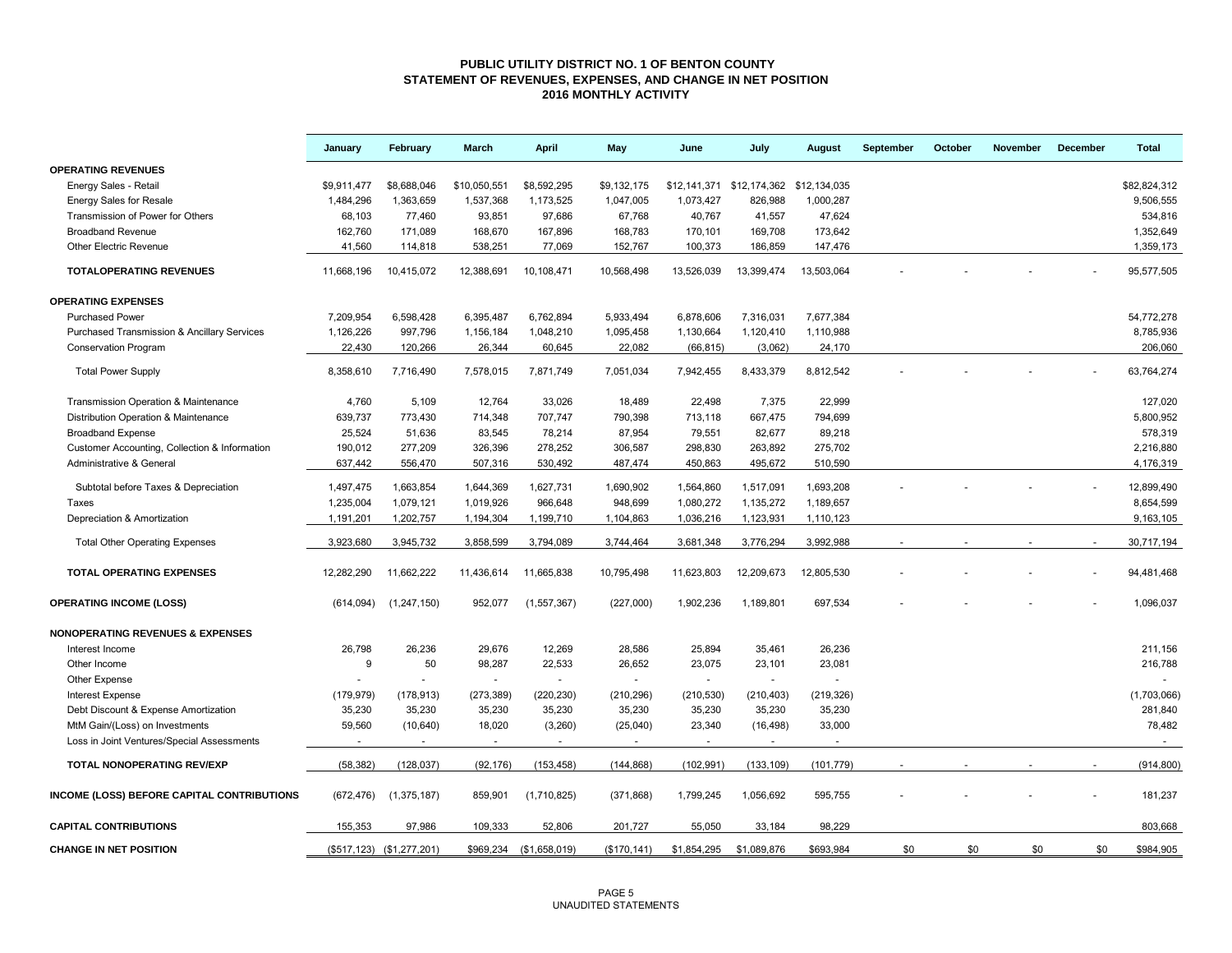#### **PUBLIC UTILITY DISTRICT NO. 1 OF BENTON COUNTY COMPARATIVE STATEMENT OF NET POSITION ASSETS AND DEFERRED OUTFLOWS OF RESOURCES**

|                                                           |               |               | Increase/(Decrease) |         |
|-----------------------------------------------------------|---------------|---------------|---------------------|---------|
| <b>ASSETS</b>                                             | 8/31/2016     | 8/31/2015     | Amount              | Percent |
|                                                           |               |               |                     |         |
| <b>CURRENT ASSETS</b>                                     |               |               |                     |         |
| Cash & Cash Equivalents                                   |               |               |                     |         |
| Unrestricted Cash & Cash Equivalents & Investments        | \$31,603,211  | \$35,428,491  | (\$3,825,280)       |         |
| <b>Restricted Construction Account</b>                    |               |               |                     |         |
| Designated Debt Service Reserve Fund                      | 3,056,020     | 4,000,000     | (943,980)           |         |
| Designated Power Market Voltly                            | 3,300,000     | 4,300,000     | (1,000,000)         |         |
| Designated Special Capital Rsv                            | 5,300,000     | 6,700,000     | (1,400,000)         |         |
| <b>Designated Customer Deposits</b>                       | 1,400,000     | 1,400,000     |                     |         |
| Accounts Receivable, net                                  | 10,251,952    | 9,164,121     | 1,087,831           |         |
| <b>BPA Prepay Receivable</b>                              | 600,000       | 600,000       |                     |         |
| <b>Accrued Interest Receivable</b>                        | 43,985        | 123,821       | (79, 837)           |         |
| Wholesale Power Receivable                                | 405,673       | 450,013       | (44, 340)           |         |
| <b>Accrued Unbilled Revenue</b>                           | 3,900,000     | 3,360,000     | 540,000             |         |
| <b>Inventory Materials &amp; Supplies</b>                 | 5,908,951     | 5,214,845     | 694,106             |         |
| Prepaid Expenses & Option Premiums                        | 324,404       | 500,640       | (176, 236)          |         |
| <b>Total Current Assets</b>                               | 67,073,400    | 71,175,195    | (4, 101, 796)       | $-6%$   |
| <b>NONCURRENT ASSETS</b>                                  |               |               |                     |         |
| <b>Restricted Bond Reserve Fund</b>                       | 1,083,997     | 140,017       | 943,980             |         |
| <b>Other Receivables</b>                                  | 96,714        | 94,549        | 2,165               |         |
| <b>Unamortized Debt Expense</b>                           |               |               |                     |         |
| <b>Preliminary Surveys</b>                                | 65,006        | 436,718       | (371, 713)          |         |
| <b>BPA Prepay Receivable</b>                              | 6,650,000     | 7,250,000     | (600,000)           |         |
| Deferred Purchased Power Costs                            | 7,759,932     | 8,430,876     | (670, 945)          |         |
| Deferred Conservation Costs                               |               |               |                     |         |
| <b>Other Deferred Charges</b>                             | (0)           | 1,405         | (1,405)             |         |
|                                                           | 15,655,648    | 16,353,566    | (97, 918)           | $-4%$   |
| <b>Utility Plant</b>                                      |               |               |                     |         |
| Land and Intangible Plant                                 | 3,468,577     | 3,405,167     | 63,410              |         |
| <b>Electric Plant in Service</b>                          | 300,576,633   | 291,120,033   | 9,456,600           |         |
| <b>Construction Work in Progress</b>                      | 4,617,377     | 2,452,007     | 2,165,370           |         |
| <b>Accumulated Depreciation</b>                           | (187,983,655) | (176,891,935) | (11,091,720)        |         |
| <b>Net Utility Plant</b>                                  | 120,678,933   | 120,085,273   | 593,660             | 0%      |
| <b>Total Noncurrent Assets</b>                            | 136,334,581   | 136,438,839   | (104, 258)          | 0%      |
|                                                           |               |               |                     |         |
| <b>Total Assets</b>                                       | 203,407,980   | 207,614,034   | (4,206,053)         | $-2%$   |
| DEFERRED OUTFLOWS OF RESOURCES                            |               |               |                     |         |
| Unamortized Loss on Defeased Debt                         | 67,911        | 108,147       | (40, 236)           |         |
| <b>Accumulated Pension Deferred Outlflows</b>             | 1,319,722     | 608,285       | 711,437             |         |
| Accumulated Decrease in Fair Value of Hedging Derivatives | 1,089,742     | 1,808,466     | (718, 725)          |         |
| <b>Total Deferred Outflows of Resources</b>               | 2,477,374     | 2,524,898     | (47, 524)           |         |
|                                                           |               |               |                     |         |
| TOTAL ASSETS & DEFERRED OUTFLOWS OF RESOURCES             | \$205,885,355 | \$210,138,932 | ( \$4,253,577)      | $-2%$   |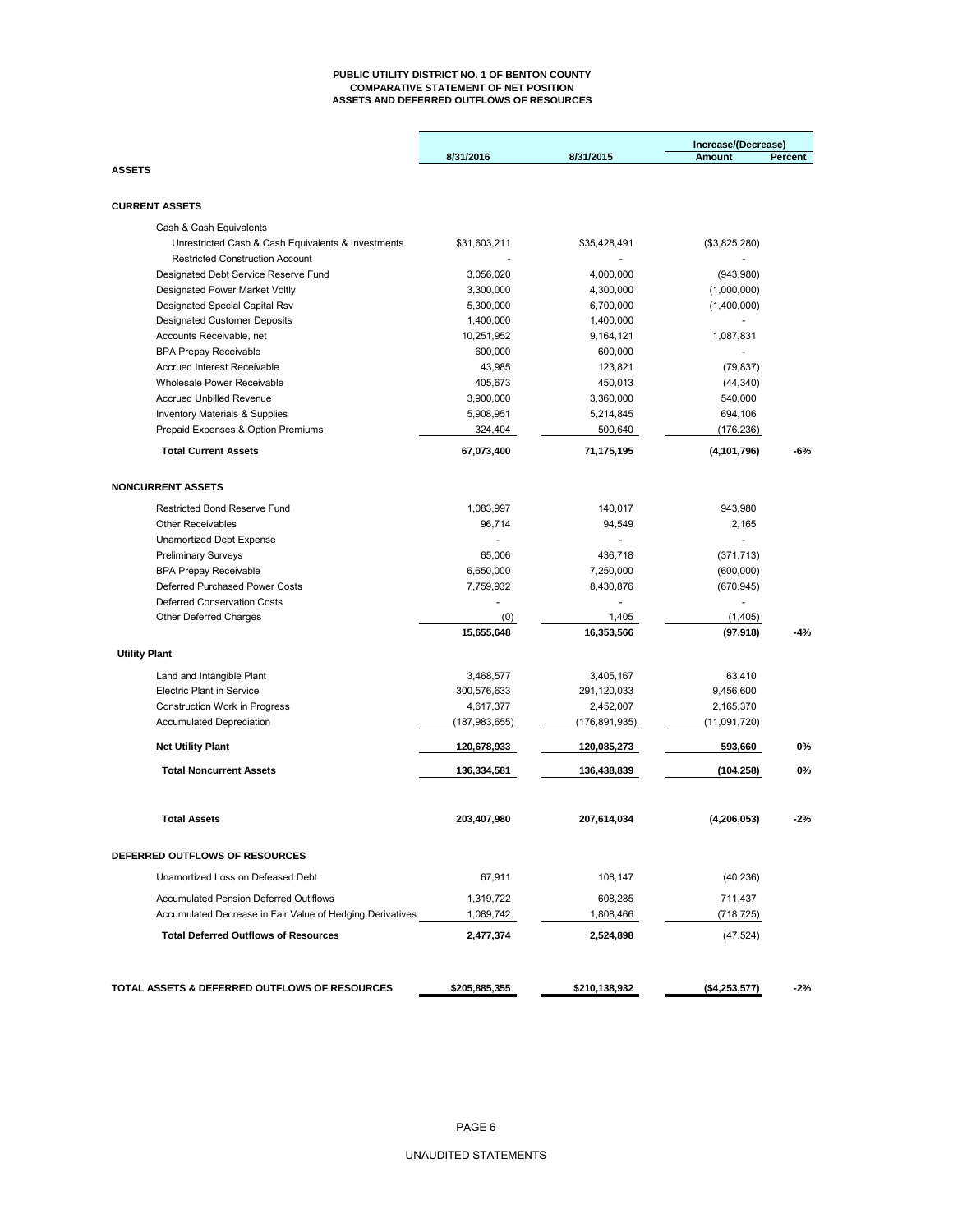#### **PUBLIC UTILITY DISTRICT NO. 1 OF BENTON COUNTY COMPARATIVE STATEMENT OF NET POSITION LIABILITIES AND DEFERRED INFLOWS OF RESOURCES**

|                    |                                                                       |               |               | Increase/(Decrease) |         |
|--------------------|-----------------------------------------------------------------------|---------------|---------------|---------------------|---------|
|                    |                                                                       | 8/31/2016     | 8/31/2015     | <b>Amount</b>       | Percent |
| <b>LIABILITIES</b> |                                                                       |               |               |                     |         |
|                    | <b>CURRENT LIABILITIES</b>                                            |               |               |                     |         |
|                    | <b>Warrants Outstanding</b>                                           | \$213,006     | \$173,023     | \$39,983            |         |
|                    | <b>Accounts Payable</b>                                               | 9,294,399     | 8,334,259     | 960,141             |         |
|                    | <b>Customer Deposits</b>                                              | 1,468,139     | 1,420,757     | 47,382              |         |
|                    | Accrued Taxes Payable                                                 | 2,304,143     | 2,441,349     | (137, 206)          |         |
|                    | Other Current & Accrued Liabilities                                   | 1,250,651     | 1,338,538     | (87, 886)           |         |
|                    | <b>Accrued Interest Payable</b>                                       | 795,963       | 822,109       | (26, 146)           |         |
|                    | Revenue Bonds, Current Portion                                        | 2,920,000     | 3,035,000     | (115,000)           |         |
|                    | <b>Total Current Liabilities</b>                                      | 18,246,302    | 17,565,035    | 681,267             | 4%      |
|                    | <b>NONCURRENT LIABILITIES</b>                                         |               |               |                     |         |
|                    |                                                                       |               |               |                     |         |
|                    | 2005 Bond Issue                                                       |               | 760,000       | (760,000)           |         |
|                    | 2010 Bond Issue                                                       | 17,345,000    | 17,345,000    |                     |         |
|                    | 2011 Bond Issue                                                       | 29,470,000    | 32,460,000    | (2,990,000)         |         |
|                    | Unamortized Premium & Discount                                        | 2,802,719     | 3,256,471     | (453, 752)          |         |
|                    | Pension Liability                                                     | 11,212,267    | 9,214,032     | 1,998,235           |         |
|                    | Deferred Revenue                                                      | 569,369       | 540,812       | 28,557              |         |
|                    | <b>BPA Prepay Incentive Credit</b>                                    | 1,948,541     | 2,109,797     | (161, 256)          |         |
|                    | <b>Other Liabilities</b>                                              | 2,995,816     | 3,602,299     | (606, 484)          |         |
|                    | <b>Total Noncurrent Liabilities</b>                                   | 66,343,711    | 69,288,411    | (2,944,700)         | $-4%$   |
|                    | <b>Total Liabilities</b>                                              | 84,590,013    | 86,853,446    | (2, 263, 433)       | $-3%$   |
|                    |                                                                       |               |               |                     |         |
| 253.15             | DEFERRED INFLOWS OF RESOURCES<br>Accumulated Pension Deferred Inflows | 1,772,202     | 3,794,511     |                     |         |
|                    |                                                                       |               |               | (2,022,309)         |         |
| 253.25             | Accumulated Increase in Fair Value of Hedging Derivatives             | 1,252,464     | 1,345,009     | (92, 545)           |         |
|                    | <b>Total Deferred Inflows of Resources</b>                            | 3,024,666     | 5,139,520     | (2, 114, 854)       | $-41%$  |
|                    | <b>NET POSITION</b>                                                   |               |               |                     |         |
|                    | Net Investment in Capital Assets                                      | 68,209,125    | 63,336,949    | 4,872,176           |         |
|                    | <b>Restricted for Debt Service</b>                                    | 1,083,997     | 140,017       | 943,980             |         |
|                    | Unrestricted                                                          | 48,977,554    | 54,669,000    | (5,691,446)         |         |
|                    | <b>Total Net Position</b>                                             | 118,270,675   | 118,145,966   | 124,709             | 0%      |
|                    | TOTAL NET POSITION, LIABILITIES AND                                   |               |               |                     |         |
|                    | DEFERRED INFLOWS OF RESOURCES                                         | \$205,885,355 | \$210,138,932 | (\$4,253,577)       | -2%     |
|                    |                                                                       |               |               |                     |         |
|                    | <b>CURRENT RATIO:</b>                                                 | 3.68:1        | 4.05:1        |                     |         |
|                    | (Current Assets / Current Liabilities)                                |               |               |                     |         |
|                    | <b>WORKING CAPITAL:</b>                                               | \$48,827,097  | \$53,610,160  | ( \$4,783,063)      | -9%     |
|                    | (Current Assets less Current Liabilities)                             |               |               |                     |         |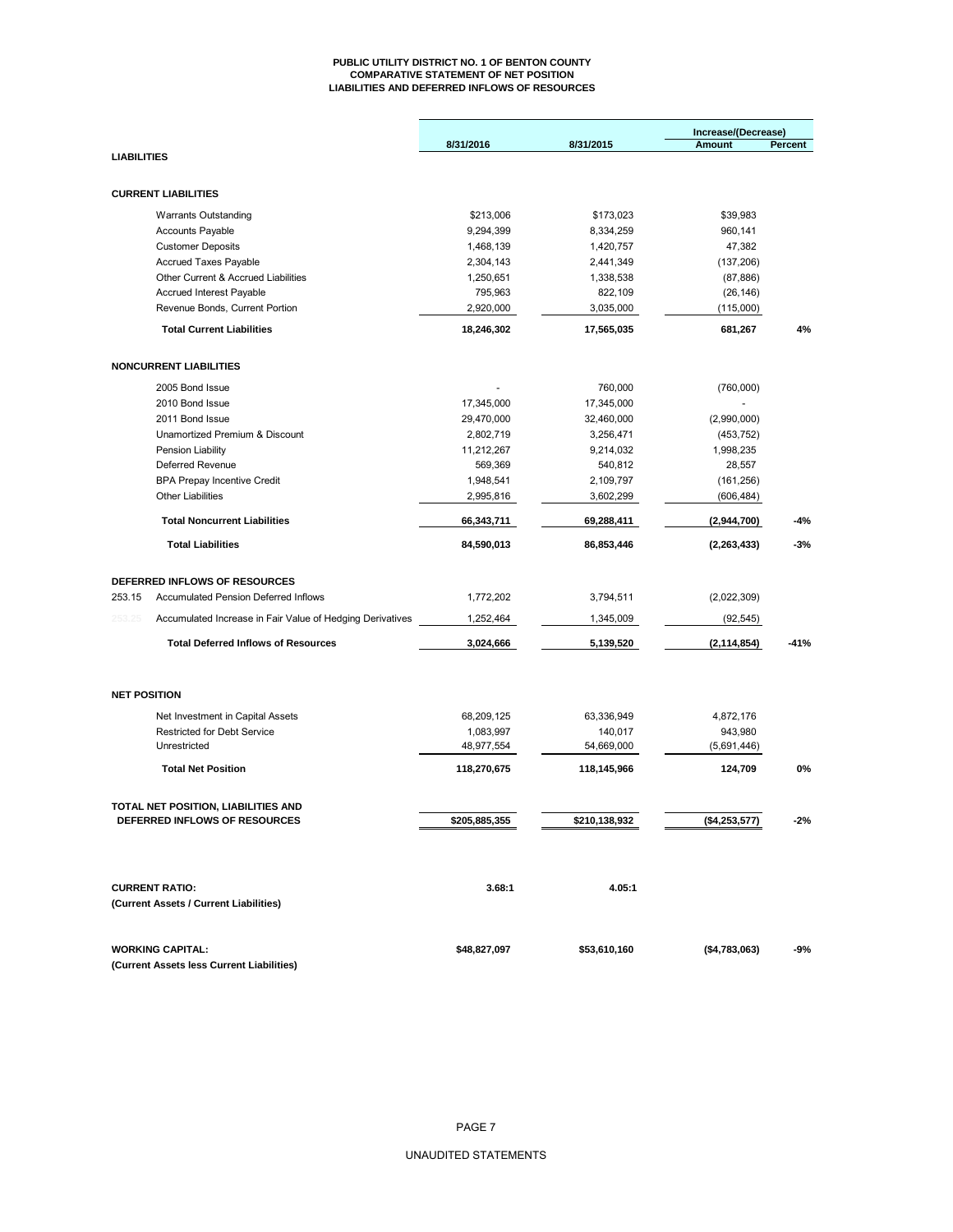### **PUBLIC UTILITY DISTRICT NO. 1 OF BENTON COUNTY ENERGY STATISTICAL DATA CURRENT MONTH**

|                                                                               | 8/31/2016                 |                           |                | 8/31/2015                 |               |
|-------------------------------------------------------------------------------|---------------------------|---------------------------|----------------|---------------------------|---------------|
|                                                                               |                           | <b>AMENDED</b>            | <b>PCT</b>     |                           | <b>PCT</b>    |
|                                                                               | <b>ACTUAL</b>             | <b>BUDGET</b>             | <b>VAR</b>     | <b>ACTUAL</b>             | <b>VAR</b>    |
| <b>ENERGY SALES RETAIL - REVENUE</b>                                          |                           |                           |                |                           |               |
| Residential                                                                   | \$4,587,620               | \$3,220,486               | 42%            | \$4,451,809               | 3%            |
| <b>Small General Service</b>                                                  | 805,982                   | 707,917                   | 14%            | 794,096                   | $1\%$         |
| <b>Medium General Service</b>                                                 | 1,003,430                 | 1,118,710                 | $-10%$         | 1,007,841                 | 0%            |
| Large General Service                                                         | 1,130,931                 | 1,128,372                 | 0%             | 1,140,220                 | $-1%$         |
| Large Industrial                                                              | 285,658                   | 111,853                   | 155%           | 254,368                   | 12%           |
| Small Irrigation<br>Large Irrigation                                          | 145,431<br>3,261,177      | 138,776<br>3,566,966      | 5%<br>$-9%$    | 142,089<br>2,877,190      | 2%<br>13%     |
| <b>Street Lights</b>                                                          | 16,700                    | 19,624                    | $-15%$         | 17,101                    | $-2%$         |
| <b>Security Lights</b>                                                        | 21,555                    | 19,304                    | 12%            | 20,213                    | 7%            |
| <b>Unmetered Accounts</b>                                                     | 15,768                    | 15,331                    | 3%             | 14,086                    | 12%           |
| <b>Billed Revenues Before Taxes</b>                                           | \$11,274,253              | \$10,047,339              | 12%            | \$10,719,014              | 5%            |
| <b>City Occupation Taxes</b>                                                  | 481,781                   | 386,633                   | 25%            | 475,379                   | 1%            |
| Bad Debt Expense (reduced from 0.2% to 0.18% of retail sales in January 2015) | (22,000)                  | (22, 824)                 | -4%            | (21,000)                  | 5%            |
| <b>Unbilled Revenue</b>                                                       | 400,000                   | 400,000                   | 0%             | 210,000                   | 90%           |
| <b>TOTAL SALES - REVENUE</b>                                                  | \$12,134,035              | \$10,811,148              | 12%            | \$11,383,393              | 7%            |
|                                                                               |                           |                           |                |                           |               |
| <b>ENERGY SALES RETAIL - kWh</b>                                              |                           |                           |                |                           |               |
| Residential                                                                   | 57,564,364                | 38,926,472                | 48%            | 58,699,674                | $-2\%$        |
| <b>Small General Service</b>                                                  | 11,863,201                | 10,308,102                | 15%            | 11,955,370                | $-1%$         |
| <b>Medium General Service</b>                                                 | 16,516,307                | 16,737,731                | $-1%$          | 16,576,440                | 0%            |
| Large General Service                                                         | 20,497,271                | 20,286,435                | 1%             | 20,741,663                | $-1%$         |
| Large Industrial                                                              | 5,908,980                 | 2,376,725                 | 149%           | 6,171,695                 | $-4%$         |
| Small Irrigation                                                              | 2,948,608                 | 3,723,777                 | $-21%$         | 3,002,663                 | $-2%$         |
| Large Irrigation                                                              | 70,085,659                | 93,062,335                | $-25%$         | 67,471,445                | 4%            |
| <b>Street Lights</b>                                                          | 211,187                   | 127,483                   | 66%            | 224,880                   | -6%           |
|                                                                               |                           | 126,757                   | $-20%$         | 113,445                   | $-11%$        |
| <b>Security Lights</b><br><b>Unmetered Accounts</b>                           | 101,409<br>259.637        | 305,057                   | $-15%$         | 254,930                   | 2%            |
| <b>TOTAL kWh BILLED</b>                                                       | 185,956,623               | 185,980,874               | 0%             | 185,212,205               | 0%            |
|                                                                               |                           |                           |                |                           |               |
| <b>NET POWER COST</b>                                                         |                           |                           |                |                           |               |
| <b>BPA Power Costs</b>                                                        |                           |                           |                |                           |               |
| Slice                                                                         | \$2,838,770               |                           | $-10%$         |                           |               |
|                                                                               |                           | \$3,139,928               |                | \$2,421,510               | 17%           |
| <b>Block</b>                                                                  | 2,208,139                 | 2,208,118                 | 0%             | 2,374,629                 | $-7%$         |
| Subtotal<br><b>Other Power Purchases</b>                                      | 5,046,909                 | 5,348,046                 | -6%<br>$-152%$ | 4,796,139                 | 5%<br>$-25%$  |
| Frederickson                                                                  | 961,912                   | (1,857,455)               | >200%          | 1,285,196                 | -6%           |
|                                                                               | 1,668,562                 | 28,177                    |                | 1,774,057                 |               |
| Transmission                                                                  | 765,044                   | 786,071                   | $-3%$          | 745,190                   | 3%            |
| Ancillary                                                                     | 345,944                   | 350,131                   | $-1%$          | 327,237                   | 6%            |
| Generation                                                                    |                           |                           | n/a            |                           | n/a           |
| Conservation Program                                                          | 24,170                    | 107,613                   | $-78%$         | 232,526                   | $-90%$        |
| <b>Gross Power Costs</b>                                                      | 8,812,541                 | 4,762,583                 | 85%            | 9,160,345                 | $-4%$         |
| Less Sales for Resale-Energy                                                  | (904, 960)                | 759,789                   | $-219%$        | (1,577,897)               | $-43%$        |
| Less Sales for Resale-Gas                                                     | (95, 328)                 |                           | n/a            | (620)                     | >200%         |
| Less Transmission of Power for Others                                         | (47, 624)                 | (159, 623)                | $-70%$         | (39, 758)                 | 20%           |
| <b>NET POWER COSTS</b>                                                        | \$7,764,629               | \$5,362,748               | 45%            | \$7,542,070               | 3%            |
| <b>NET POWER - kWh</b>                                                        |                           |                           |                |                           |               |
|                                                                               |                           |                           |                |                           |               |
| <b>BPA Power Costs</b>                                                        |                           |                           |                |                           |               |
| Slice                                                                         | 68,768,000                | 67,480,544                | 2%             | 74,487,000                | -8%           |
| <b>Block</b><br>Subtotal                                                      | 97,961,000                | 97,960,738                | 0%             | 100,325,000               | $-2%$         |
| <b>Other Power Purchases</b>                                                  | 166,729,000<br>17,306,000 | 165,441,282<br>38,269,886 | $1\%$          | 174,812,000<br>28,288,000 | $-5%$<br>-39% |
| Frederickson                                                                  | 36,747,000                | 37,200,000                | -55%<br>$-1%$  | 35,991,000                | 2%            |
| Generation                                                                    |                           |                           | n/a            |                           | n/a           |
| Gross Power kWh                                                               | 220,782,000               | 240,911,168               | $-8%$          | 239,091,000               | -8%           |
| Less Sales for Resale                                                         | (27, 375, 000)            | (27,600,000)              | $-1%$          | (50, 498, 000)            | -46%          |
| Less Transmission Losses/Imbalance                                            | (2,925,000)               | (2,665,415)               | 10%            | (3,077,000)               | -5%           |
| <b>NET POWER - kWh</b>                                                        | 190,482,000               | 210,645,753               | -10%           | 185,516,000               | 3%            |
|                                                                               |                           |                           |                |                           |               |
| <b>COST PER MWh: (dollars)</b>                                                |                           |                           |                |                           |               |
|                                                                               |                           |                           |                |                           |               |
| Gross Power Cost (average)                                                    | \$39.92                   | \$19.77                   | 102%           | \$38.31                   | 4%            |
| <b>Net Power Cost</b>                                                         | \$40.76                   | \$25.46                   | 60%            | \$40.65                   | 0%            |
| <b>BPA Power Cost</b>                                                         | \$30.27                   | \$32.33                   | -6%            | \$27.44                   | 10%           |
| Sales for Resale                                                              | \$33.06                   | \$0.00                    | n/a            | \$31.25                   | 6%            |
| <b>ACTIVE SERVICE AGREEMENTS:</b>                                             |                           |                           |                |                           |               |
|                                                                               |                           |                           |                |                           |               |
| Residential<br><b>Small General Service</b>                                   | 43,263<br>4,934           |                           |                | 42,479                    | 2%            |
|                                                                               |                           |                           |                | 4,843<br>758              | 2%            |
| <b>Medium General Service</b>                                                 | 772                       |                           |                |                           | 2%            |
| Large General Service                                                         | 159                       |                           |                | 152                       | 5%            |
| Large Industrial                                                              | 5                         |                           |                | 3                         | 67%           |
| Small Irrigation                                                              | 560                       |                           |                | 561                       | 0%            |
| Large Irrigation                                                              | 234                       |                           |                | 233                       | 0%            |
| <b>Street Lights</b>                                                          | 9                         |                           |                | 9                         | 0%            |
| <b>Security Lights</b>                                                        | 1,476                     |                           |                | 1,478                     | 0%            |
| <b>Unmetered Accounts</b>                                                     | 366                       |                           |                | 362                       | 1%            |
| <b>TOTAL</b>                                                                  | 51,778                    |                           |                | 50,878                    | 2%            |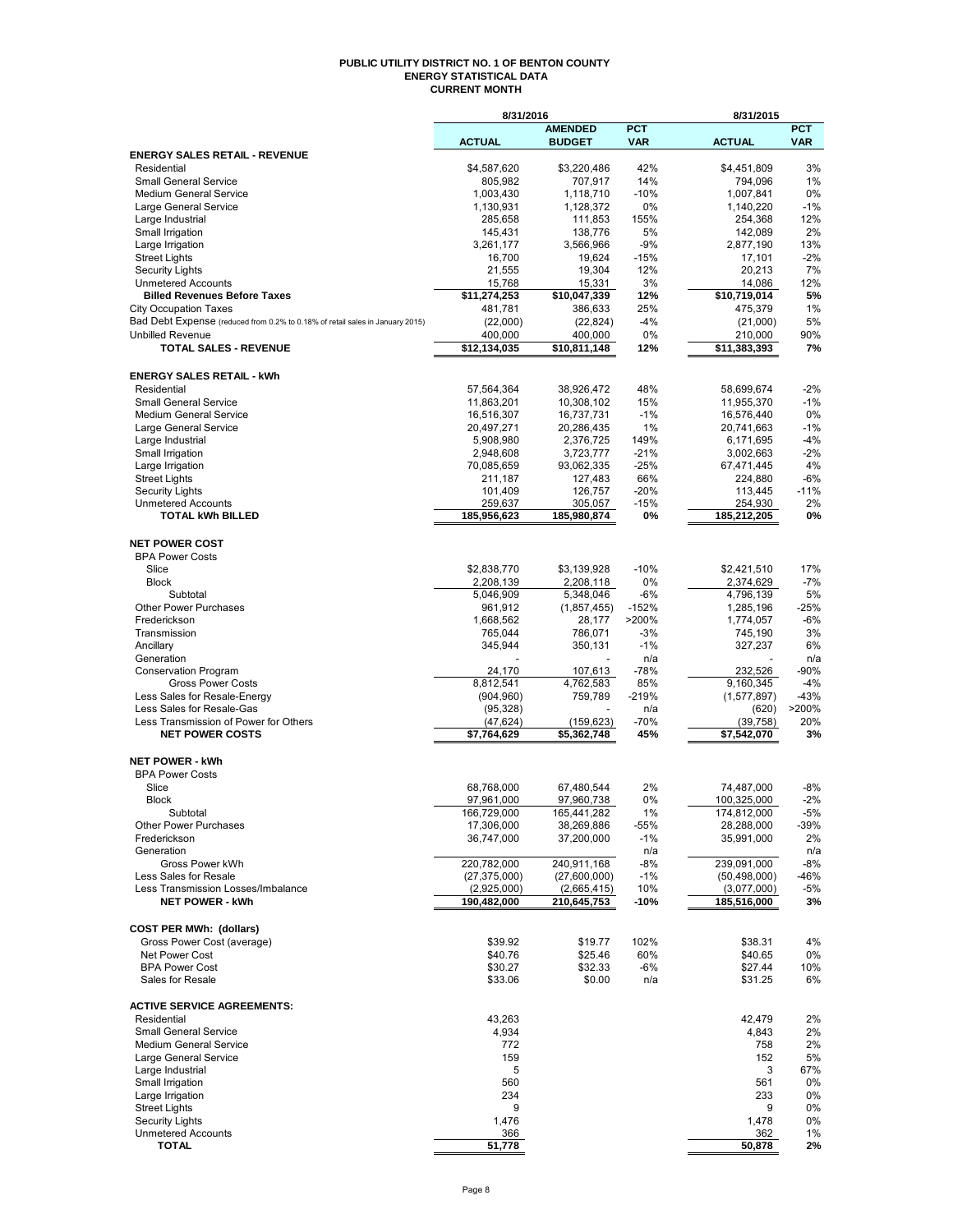## **PUBLIC UTILITY DISTRICT NO. 1 OF BENTON COUNTY ENERGY STATISTICAL DATA YEAR TO DATE**

|                                                                               | 8/31/2016                         |                                 |                          | 8/31/2015                       |                          |
|-------------------------------------------------------------------------------|-----------------------------------|---------------------------------|--------------------------|---------------------------------|--------------------------|
|                                                                               | <b>ACTUAL</b>                     | <b>AMENDED</b><br><b>BUDGET</b> | <b>PCT</b><br><b>VAR</b> | <b>ACTUAL</b>                   | <b>PCT</b><br><b>VAR</b> |
| <b>ENERGY SALES RETAIL - REVENUE</b>                                          |                                   |                                 |                          |                                 |                          |
| Residential                                                                   | \$35,967,200                      | \$36,174,255                    | $-1%$                    | \$34,718,508                    | 4%                       |
| <b>Small General Service</b><br><b>Medium General Service</b>                 | 5,663,899<br>7,681,511            | 5,686,550<br>7,698,746          | 0%<br>0%                 | 5,571,688<br>7,774,701          | 2%<br>$-1%$              |
| Large General Service                                                         | 8,458,048                         | 8,469,159                       | 0%                       | 8,544,624                       | $-1%$                    |
| Large Industrial                                                              | 2,128,661                         | 2,135,708                       | 0%                       | 1,970,346                       | 8%                       |
| Small Irrigation                                                              | 731,029                           | 735,367                         | $-1%$                    | 729,269                         | 0%                       |
| Large Irrigation                                                              | 18,774,547                        | 19,064,453                      | $-2%$                    | 18,056,930                      | 4%                       |
| <b>Street Lights</b><br><b>Security Lights</b>                                | 138,477<br>172,639                | 138,337<br>173,885              | 0%<br>$-1%$              | 137,232<br>162,278              | 1%<br>6%                 |
| <b>Unmetered Accounts</b>                                                     | 125,041                           | 125,046                         | 0%                       | 112,673                         | 11%                      |
| <b>Billed Revenues Before Taxes</b>                                           | \$79,841,053                      | \$80,401,506                    | $-1%$                    | \$77,778,249                    | 3%                       |
| <b>City Occupation Taxes</b>                                                  | 3,633,789                         | 3,610,486                       | 1%                       | 3,542,738                       | 3%                       |
| Bad Debt Expense (reduced from 0.2% to 0.18% of retail sales in January 2015) | (150, 530)                        | (175, 602)                      | $-14%$                   | (152,000)                       | $-1%$                    |
| <b>Unbilled Revenue</b>                                                       | (500,000)                         | (500,000)                       | 0%                       | (440,000)                       | 14%                      |
| <b>TOTAL SALES - REVENUE</b>                                                  | \$82,824,312                      | \$83,336,390                    | $-1%$                    | \$80,728,986                    | 3%                       |
| <b>ENERGY SALES RETAIL - kWh</b>                                              |                                   |                                 |                          |                                 |                          |
| Residential                                                                   | 451,853,760                       | 456,174,795                     | $-1%$                    | 457,046,586                     | $-1%$                    |
| <b>Small General Service</b>                                                  | 82,283,807                        | 82,688,264                      | 0%                       | 82,387,093                      | 0%                       |
| <b>Medium General Service</b>                                                 | 118,745,604                       | 119,174,590                     | 0%                       | 121,097,628                     | $-2%$                    |
| Large General Service                                                         | 144.354.507                       | 145,355,566                     | $-1%$                    | 147,804,909                     | $-2%$                    |
| Large Industrial<br>Small Irrigation                                          | 43,785,871<br>12,702,629          | 44, 174, 144<br>13, 173, 575    | $-1%$<br>$-4%$           | 44,577,900<br>13,173,732        | $-2%$<br>$-4%$           |
| Large Irrigation                                                              | 368,851,860                       | 389,476,601                     | -5%                      | 385,848,370                     | $-4%$                    |
| <b>Street Lights</b>                                                          | 1,744,070                         | 1,768,446                       | $-1%$                    | 1,803,648                       | $-3%$                    |
| <b>Security Lights</b>                                                        | 858,486                           | 887,081                         | $-3%$                    | 910.580                         | -6%                      |
| <b>Unmetered Accounts</b>                                                     | 2,060,248                         | 2,041,051                       | 1%                       | 1,997,924                       | 3%                       |
| <b>TOTAL kWh BILLED</b>                                                       | 1.227.240.842                     | 1,254,914,113                   | -2%                      | 1,256,648,370                   | $-2%$                    |
| <b>NET POWER COST</b>                                                         |                                   |                                 |                          |                                 |                          |
| <b>BPA Power Costs</b>                                                        |                                   |                                 |                          |                                 |                          |
| Slice                                                                         | \$22,843,998                      | \$22,836,376                    | 0%                       | \$20,619,424                    | 11%                      |
| <b>Block</b>                                                                  | 16,893,594                        | 16,893,641                      | 0%                       | 16,238,251                      | 4%                       |
| Subtotal                                                                      | 39,737,592                        | 39,730,016                      | 0%                       | 36,857,675                      | 8%                       |
| <b>Other Power Purchases</b>                                                  | 6,234,887                         | 7,307,184                       | $-15%$                   | 10,276,105                      | $-39%$                   |
| Frederickson                                                                  | 8,799,797                         | 7,209,886                       | 22%                      | 8,656,566                       | 2%                       |
| Transmission<br>Ancillary                                                     | 6,102,530<br>2,676,272            | 6,095,592<br>2,735,046          | 0%<br>$-2%$              | 5,949,522<br>2,672,244          | 3%<br>0%                 |
| Generation                                                                    |                                   |                                 | n/a                      |                                 | n/a                      |
| <b>Conservation Program</b>                                                   | 206,060                           | 190,864                         | 8%                       | 525,374                         | $-61%$                   |
| <b>Gross Power Costs</b>                                                      | 63,757,138                        | 63,268,589                      | 1%                       | 64,937,486                      | $-2%$                    |
| Less Sales for Resale-Energy                                                  | (8,902,597)                       | (9,416,580)                     | -5%                      | (11, 477, 452)                  | $-22%$                   |
| Less Sales for Resale-Gas<br>Less Transmission of Power for Others            | (603, 958)<br>(534, 815)          | (560, 037)                      | n/a<br>$-5%$             | (90, 740)<br>(401, 949)         | >200%<br>33%             |
| <b>NET POWER COSTS</b>                                                        | \$53,715,768                      | \$53,291,972                    | 1%                       | \$52,967,345                    | 1%                       |
|                                                                               |                                   |                                 |                          |                                 |                          |
| <b>NET POWER - kWh</b>                                                        |                                   |                                 |                          |                                 |                          |
| <b>BPA Power Costs</b>                                                        |                                   |                                 |                          |                                 |                          |
| Slice<br><b>Block</b>                                                         | 750,734,000<br>646,724,000        | 755,038,158<br>646,723,738      | $-1%$<br>0%              | 706,853,000<br>662,328,000      | 6%<br>$-2%$              |
| Subtotal                                                                      | 1,397,458,000                     | 1,401,761,896                   | 0%                       | 1,369,181,000                   | 2%                       |
| <b>Other Power Purchases</b>                                                  | 162,304,000                       | 149,741,750                     | 8%                       | 270,394,000                     | -40%                     |
| Frederickson                                                                  | 123,916,000                       | 124,369,000                     | 0%                       | 131,202,000                     | $-6%$                    |
| Generation                                                                    |                                   |                                 | n/a                      |                                 | n/a                      |
| Gross Power kWh                                                               | 1,683,678,000                     | 1.675.872.647                   | 0%                       | 1,770,777,000                   | $-5%$                    |
| Less Sales for Resale<br>Less Transmission Losses/Imbalance                   | (408, 935, 000)<br>(20, 305, 000) | (389,960,000)<br>(19,785,841)   | 5%<br>3%                 | (460,090,000)<br>(20, 310, 000) | $-11%$<br>0%             |
| <b>NET POWER - kWh</b>                                                        | 1,254,438,000                     | 1,266,126,805                   | -1%                      | 1,290,377,000                   | $-3%$                    |
|                                                                               |                                   |                                 |                          |                                 |                          |
| <b>COST PER MWh: (dollars)</b>                                                |                                   |                                 |                          |                                 |                          |
| Gross Power Cost (average)                                                    | \$37.87                           | \$37.75                         | 0%                       | \$36.67                         | 3%                       |
| <b>Net Power Cost</b><br><b>BPA Power Cost</b>                                | \$42.82                           | \$42.09                         | 2%                       | \$41.05                         | 4%                       |
| Sales for Resale                                                              | \$28.44<br>\$21.77                | \$28.34<br>\$18.74              | 0%<br>16%                | \$26.92<br>\$24.95              | 6%<br>$-13%$             |
|                                                                               |                                   |                                 |                          |                                 |                          |
| <b>AVERAGE ACTIVE SERVICE AGREEMENTS:</b>                                     |                                   |                                 |                          |                                 |                          |
| Residential<br><b>Small General Service</b>                                   | 43,018<br>4,900                   |                                 |                          | 42,250<br>4,808                 | 2%<br>2%                 |
| <b>Medium General Service</b>                                                 | 766                               |                                 |                          | 757                             | 1%                       |
| Large General Service                                                         | 156                               |                                 |                          | 151                             | 4%                       |
| Large Industrial                                                              | 5                                 |                                 |                          | 3                               | 67%                      |
| Small Irrigation                                                              | 557                               |                                 |                          | 561                             | $-1%$                    |
| Large Irrigation                                                              | 233                               |                                 |                          | 230                             | 1%                       |
| <b>Street Lights</b>                                                          | 9                                 |                                 |                          | 9                               | 0%                       |
| <b>Security Lights</b><br><b>Unmetered Accounts</b>                           | 1,477<br>364                      |                                 |                          | 1,484<br>361                    | 0%<br>1%                 |
| <b>TOTAL</b>                                                                  | 51,485                            |                                 |                          | 50,613                          | 2%                       |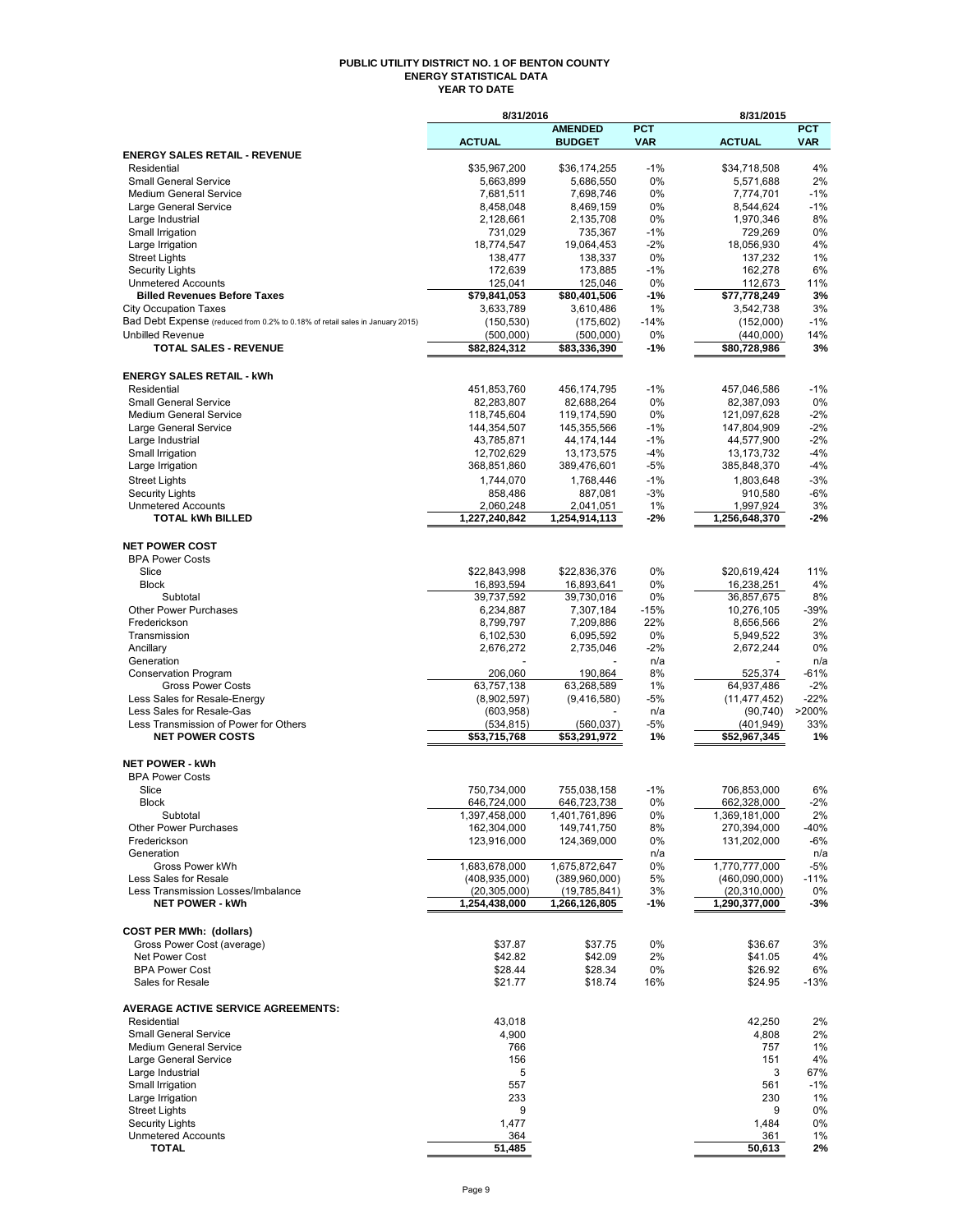#### **PUBLIC UTILITY DISTRICT NO. 1 OF BENTON COUNTY KWH SALES MONTHLY ACTIVITY**

|                               | January        | February       | March      | April      | May        | June        | July        | August     | September  | October    | November   | December       | <b>Total</b> |
|-------------------------------|----------------|----------------|------------|------------|------------|-------------|-------------|------------|------------|------------|------------|----------------|--------------|
| Residential                   |                |                |            |            |            |             |             |            |            |            |            |                |              |
| 2012                          | 88,212,383     | 80,652,978     | 57,019,446 | 49,435,721 | 40,022,618 | 41,521,205  | 46,830,893  | 57,987,360 | 50,232,442 | 36,528,055 | 52,822,005 | 66,753,204     | 668,018,310  |
| 2013                          | 85,933,904     | 77,488,047     | 56,513,417 | 48,071,841 | 41,520,865 | 42,301,535  | 51,932,912  | 59,463,795 | 53,272,213 | 41,006,176 | 52,879,427 | 87,502,483     | 697,886,615  |
| 2014                          | 90,995,045     | 86,856,866     | 61,276,449 | 46,126,349 | 38,751,097 | 43,347,010  | 51,878,664  | 62,101,272 | 49,381,509 | 38,520,801 | 51,127,327 | 76,441,442     | 696,803,831  |
| 2015                          | 81,753,251     | 70,842,807     | 51,195,817 | 43,964,172 | 38,845,198 | 48,995,659  | 62,750,008  | 58,699,674 | 48,136,350 | 37,850,154 | 46,905,821 | 75,565,855     | 665,504,766  |
| 2016                          | 89,934,474     | 72,255,049     | 53,460,881 | 45,886,799 | 38,721,341 | 44,464,304  | 49,566,548  | 57,564,364 |            |            |            |                | 451,853,760  |
| <b>Small General Service</b>  |                |                |            |            |            |             |             |            |            |            |            |                |              |
| 2012                          | 11,620,253     | 11,081,244     | 8,731,569  | 8,613,151  | 9,186,607  | 9,378,977   | 10,247,220  | 11,671,124 | 11,202,911 | 8,464,869  | 9,293,606  | 9,929,524      | 119,421,055  |
| 2013                          | 11,394,724     | 10,700,711     | 8,862,866  | 8,958,701  | 9,285,161  | 9,833,210   | 10,896,923  | 12,097,199 | 11,379,590 | 8,965,721  | 9,306,967  | 11,245,947     | 122,927,720  |
| 2014                          | 12,002,884     | 11,773,687     | 9,247,968  | 8,838,271  | 8,960,528  | 10,069,805  | 10,898,332  | 12,390,218 | 11,106,946 | 9,214,420  | 9,056,203  | 10,725,578     | 124,284,840  |
| 2015                          | 11,273,647     | 10,444,066     | 8,399,963  | 8,630,563  | 9,005,788  | 10,616,996  | 12,060,700  | 11,955,370 | 10,809,845 | 9,065,197  | 8,719,747  | 10,515,898     | 121,497,780  |
| 2016                          | 11,865,345     | 10,615,824     | 8,804,253  | 9,093,517  | 9,217,514  | 10,063,717  | 10,760,436  | 11,863,201 |            |            |            |                | 82,283,807   |
| <b>Medium General Service</b> |                |                |            |            |            |             |             |            |            |            |            |                |              |
| 2012                          | 15,995,754     | 14,843,947     | 12,863,785 | 13,464,357 | 13,553,914 | 14,103,136  | 14,973,817  | 16,437,847 | 16,513,370 | 14,079,820 | 14,709,116 | 14,459,816     | 175,998,679  |
| 2013                          | 15,375,716     | 14,629,522     | 12,714,807 | 13,158,263 | 13,461,961 | 14,198,240  | 15,233,651  | 16,943,765 | 16,157,388 | 14,583,038 | 14,990,108 | 15,803,535     | 177,249,994  |
| 2014                          | 16,255,765     | 16,174,267     | 13,320,761 | 13,438,288 | 13,403,247 | 14,808,800  | 15,526,971  | 17,145,841 | 15,985,439 | 15,533,136 | 14,950,232 | 15,501,055     | 182,043,802  |
| 2015                          | 15,719,991     | 15,058,182     | 13,124,396 | 13,611,242 | 14,078,883 | 15,970,931  | 16,957,563  | 16,576,440 | 15,990,572 | 15,576,154 | 14,732,964 | 15,213,004     | 182,610,322  |
| 2016                          | 16,032,684     | 15,129,401     | 12,982,308 | 13,939,681 | 13,879,726 | 14,686,797  | 15,578,700  | 16,516,307 |            |            |            |                | 118,745,604  |
| <b>Large General Service</b>  |                |                |            |            |            |             |             |            |            |            |            |                |              |
| 2012                          | 17,752,480     | 17,246,280     | 15,614,938 | 17,276,652 | 17,948,285 | 17,269,044  | 17,262,035  | 20,169,040 | 19,875,000 | 19,266,300 | 20,172,401 | 17,524,790     | 217,377,245  |
| 2013                          | 18,363,206     | 16,370,904     | 16,064,720 | 17,280,008 | 17,300,043 | 17,480,703  | 18,704,243  | 20,956,543 | 20,230,220 | 19,362,880 | 19,518,760 | 17,683,240     | 219,315,470  |
| 2014                          | 18,043,140     | 18,004,500     | 16,529,440 | 16,641,080 | 17,175,060 | 18,408,820  | 19,689,940  | 21,264,420 | 21,006,340 | 21,502,220 | 19,841,340 | 18,573,000     | 226,679,300  |
| 2015                          | 17,888,911     | 17,212,717     | 16,213,065 | 17,278,183 | 17,939,803 | 19,595,384  | 20,935,183  | 20,741,663 | 21,305,140 | 20,558,020 | 18,687,460 | 17,819,400     | 226,174,929  |
| 2016                          | 18,188,600     | 17,545,840     | 16,492,120 | 17,360,382 | 17,583,712 | 18,140,663  | 18,545,919  | 20,497,271 |            |            |            |                | 144,354,507  |
| Large Industrial              |                |                |            |            |            |             |             |            |            |            |            |                |              |
| 2012                          | 6,484,220      | 5,701,260      | 6,243,370  | 6,036,840  | 5,596,185  | 5,463,635   | 5,815,140   | 6,333,690  | 4,362,805  | 6,313,930  | 6,307,555  | 5,916,535      | 70,575,165   |
| 2013                          | 6,303,530      | 5,690,550      | 5,970,720  | 6,363,470  | 6,331,645  | 6,273,940   | 6,074,935   | 6,052,520  | 3,037,994  | 6,374,590  | 4,922,960  | 6,405,925      | 69,802,779   |
| 2014                          | 6,203,055      | 5,695,020      | 6,141,110  | 5,917,690  | 6,227,320  | 6,005,800   | 6,111,425   | 6,258,875  | 5,080,145  | 6,181,005  | 6,125,825  | 5,922,215      | 71,869,485   |
| 2015                          | 5,597,495      | 5,394,485      | 5,337,365  | 5,784,330  | 5,632,340  | 5,678,570   | 4,981,620   | 6,171,695  | 5,623,820  | 5,598,540  | 5,408,760  | 5,732,865      | 66,941,885   |
| 2016                          | 5,743,306      | 5,306,745      | 5,715,980  | 5,547,175  | 4,192,375  | 5,666,470   | 5,704,840   | 5,908,980  |            |            |            |                | 43,785,871   |
| <b>Small Irrigation</b>       |                |                |            |            |            |             |             |            |            |            |            |                |              |
| 2012                          | 98             | 8              | 300,470    | 947,657    | 2,146,900  | 2,179,098   | 3,052,837   | 3,270,042  | 2,207,181  | 1,058,286  | 2,284      | $\overline{7}$ | 15,164,868   |
| 2013                          | 101            | $\overline{a}$ | 480,748    | 1,347,003  | 2,288,143  | 2,390,103   | 3,152,789   | 2,941,397  | 1,826,383  | 742,890    | 41,696     | 30             | 15,211,283   |
| 2014                          | $\overline{a}$ | $\overline{a}$ | 566,022    | 1,370,794  | 2,487,573  | 2,926,545   | 3,475,842   | 2,988,591  | 2,248,398  | 1,145,157  | (52)       | L,             | 17,208,870   |
| 2015                          |                | 9              | 648,290    | 1,481,286  | 2,159,616  | 2,668,782   | 3,213,086   | 3,002,663  | 2,075,784  | 1,172,302  | 2,846      | $\overline{a}$ | 16,424,664   |
| 2016                          | 20             | 181            | 469,477    | 1,607,439  | 2,203,347  | 2,637,887   | 2,835,670   | 2,948,608  |            |            |            |                | 12,702,629   |
| <b>Large Irrigation</b>       |                |                |            |            |            |             |             |            |            |            |            |                |              |
| 2012                          | 527,285        | 661,067        | 6,815,749  | 22,601,004 | 63,674,660 | 58,919,819  | 83,415,022  | 75,956,400 | 37,124,484 | 18,674,352 | 1,931,662  | 271,944        | 370,573,448  |
| 2013                          | 259,061        | 415,476        | 10,346,643 | 24,726,514 | 62,939,428 | 75,510,554  | 97,242,342  | 66,591,892 | 27,504,705 | 18,933,975 | 5,069,220  | (2, 131, 722)  | 387,408,088  |
| 2014                          | 247,328        | 266,769        | 11,959,400 | 40,053,677 | 68,929,139 | 94,789,557  | 102,773,871 | 67,085,339 | 38,117,908 | 27,773,132 | 3,179,515  | 258,931        | 455,434,566  |
| 2015                          | 214,532        | 210,554        | 14,636,633 | 39,362,242 | 61,259,905 | 103,842,869 | 98,850,190  | 67,471,445 | 37,832,472 | 24,467,386 | 3,414,781  | 214,109        | 451,777,118  |
| 2016                          | 221,312        | 379,179        | 9,247,984  | 45,291,455 | 66,290,382 | 88,901,499  | 88,434,390  | 70,085,659 |            |            |            |                | 368,851,860  |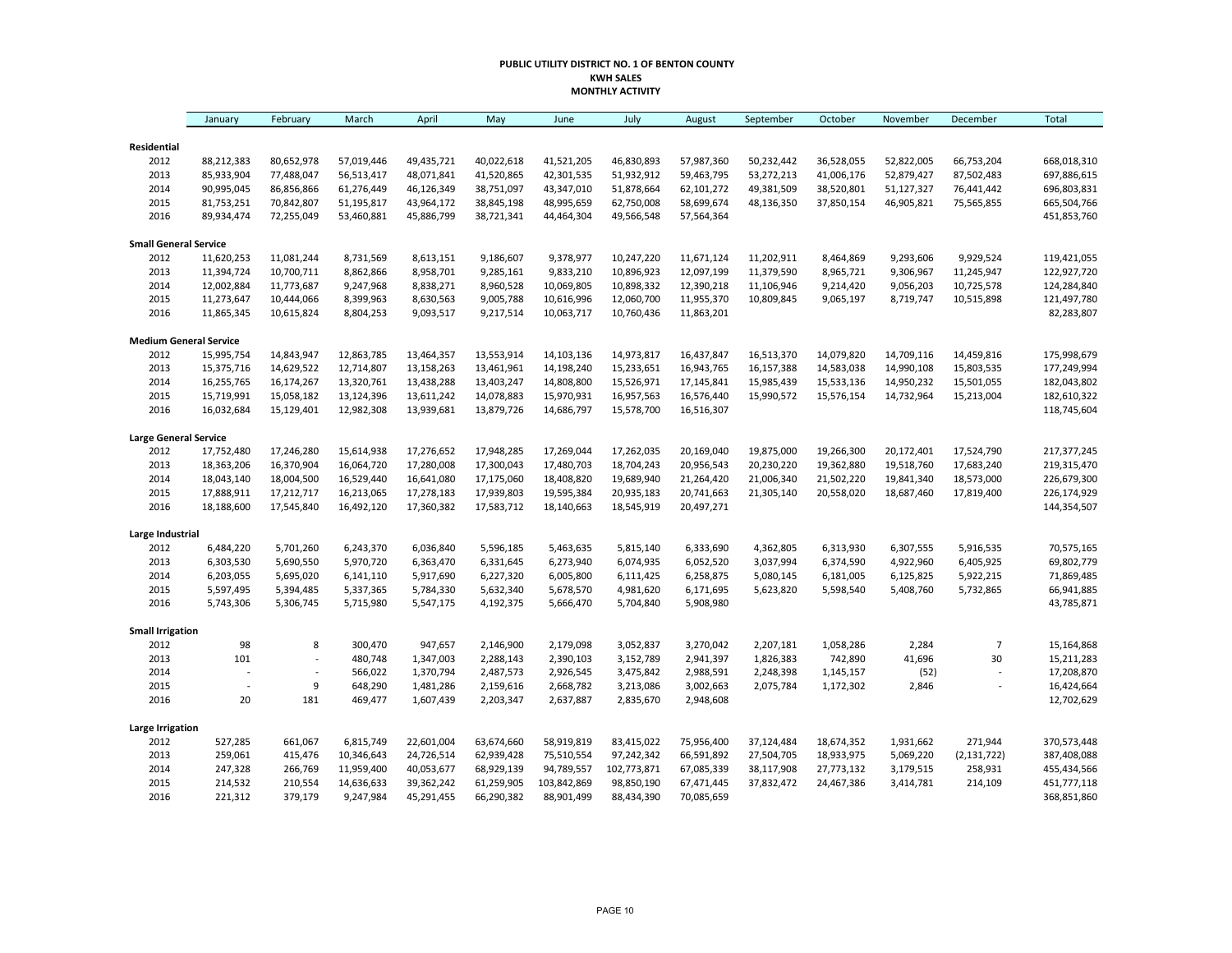#### **PUBLIC UTILITY DISTRICT NO. 1 OF BENTON COUNTY KWH SALES MONTHLY ACTIVITY**

|                        | January     | February    | March       | April       | May         | June        | July        | August      | September   | October     | November    | December    | Total         |
|------------------------|-------------|-------------|-------------|-------------|-------------|-------------|-------------|-------------|-------------|-------------|-------------|-------------|---------------|
|                        |             |             |             |             |             |             |             |             |             |             |             |             |               |
| <b>Street Lights</b>   |             |             |             |             |             |             |             |             |             |             |             |             |               |
| 2012                   | 432,872     | 432,872     | 398,337     | 356,249     | 346,935     | 339,628     | 339,628     | 327,569     | 309,982     | 300,873     | 285,170     | 266,257     | 4,136,372     |
| 2013                   | 229,267     | 229,267     | 229,161     | 229,161     | 229,161     | 229,161     | 229,161     | 229,209     | 229,209     | 229,245     | 229,395     | 229,425     | 2,750,822     |
| 2014                   | 229,425     | 229,425     | 229,515     | 229,515     | 225,070     | 224,939     | 225,064     | 225,640     | 225,514     | 225,514     | 225,298     | 225,586     | 2,720,505     |
| 2015                   | 225,624     | 225,624     | 225,624     | 225,672     | 225,672     | 225,672     | 224,880     | 224,880     | 224,928     | 225,024     | 225,024     | 225,024     | 2,703,648     |
| 2016                   | 225,024     | 224,878     | 224,878     | 224,494     | 211,235     | 211,187     | 211,187     | 211,187     |             |             |             |             | 1,744,070     |
| <b>Security Lights</b> |             |             |             |             |             |             |             |             |             |             |             |             |               |
| 2012                   | 90,387      | 90,459      | 90,387      | 90,423      | 90,135      | 90,099      | 90,135      | 90,135      | 90,135      | 90,873      | 90,765      | 89,811      | 1,083,744     |
| 2013                   | 104,964     | 104,964     | 105,351     | 105,258     | 105,222     | 105,163     | 105,163     | 104,948     | 104,561     | 104,346     | 103,807     | 103,678     | 1,257,425     |
| 2014                   | 103,678     | 103,678     | 103,420     | 103,377     | 103,334     | 103,248     | 103,476     | 114,623     | 114,494     | 114,494     | 114,444     | 114,430     | 1,296,696     |
| 2015                   | 114,451     | 114,408     | 114,073     | 113,696     | 113,531     | 113,488     | 113,488     | 113,445     | 113,402     | 113,359     | 113,359     | 113,309     | 1,364,009     |
| 2016                   | 113,273     | 113,196     | 113,239     | 113,180     | 101,382     | 101,425     | 101,382     | 101,409     |             |             |             |             | 858,486       |
| Unmetered              |             |             |             |             |             |             |             |             |             |             |             |             |               |
| 2012                   | 241,464     | 241,464     | 244,466     | 244,466     | 244,466     | 244,472     | 244,472     | 244,472     | 244,472     | 244,472     | 244,472     | 244,472     | 2,927,630     |
| 2013                   | 243,914     | 245,210     | 246,506     | 246,506     | 247,676     | 247,676     | 247,676     | 247,676     | 247,676     | 247,676     | 247,676     | 247,686     | 2,963,554     |
| 2014                   | 247,686     | 247,516     | 247,516     | 247,516     | 248,246     | 248,246     | 248,246     | 249,106     | 249,106     | 249,106     | 249,106     | 249,106     | 2,980,502     |
| 2015                   | 249,106     | 249,106     | 249,106     | 248,919     | 248,919     | 248,919     | 248,919     | 254,930     | 254,845     | 255,749     | 257,045     | 257,045     | 3,022,608     |
| 2016                   | 257,045     | 257,045     | 257,045     | 257,045     | 257,045     | 257,045     | 258,341     | 259,637     |             |             |             |             | 2,060,248     |
| <b>Total</b>           |             |             |             |             |             |             |             |             |             |             |             |             |               |
| 2012                   | 141,357,196 | 130,951,579 | 108,322,517 | 119,066,520 | 152,810,705 | 149,509,113 | 182,271,199 | 192,487,679 | 142,162,782 | 105,021,830 | 105,859,036 | 115,456,360 | 1,645,276,516 |
| 2013                   | 138,208,387 | 125,874,651 | 111,534,939 | 120,486,725 | 153,709,305 | 168,570,285 | 203,819,795 | 185,628,944 | 133,989,939 | 110,550,537 | 107,310,016 | 137,090,227 | 1,696,773,750 |
| 2014                   | 144,328,006 | 139,351,728 | 119,621,601 | 132,966,557 | 156,510,614 | 190,932,770 | 210,931,831 | 189,823,925 | 143,515,799 | 120,458,985 | 104,869,238 | 128,011,343 | 1,781,322,397 |
| 2015                   | 133,037,008 | 119,751,958 | 110,144,332 | 130,700,305 | 149,509,655 | 207,957,270 | 220,335,637 | 185,212,205 | 142,367,158 | 114,881,885 | 98,467,807  | 125,656,509 | 1,738,021,729 |
| 2016                   | 142,581,083 | 121,827,338 | 107,768,165 | 139,321,167 | 152,658,059 | 185,130,994 | 191,997,413 | 185,956,623 |             |             |             |             | 1,227,240,842 |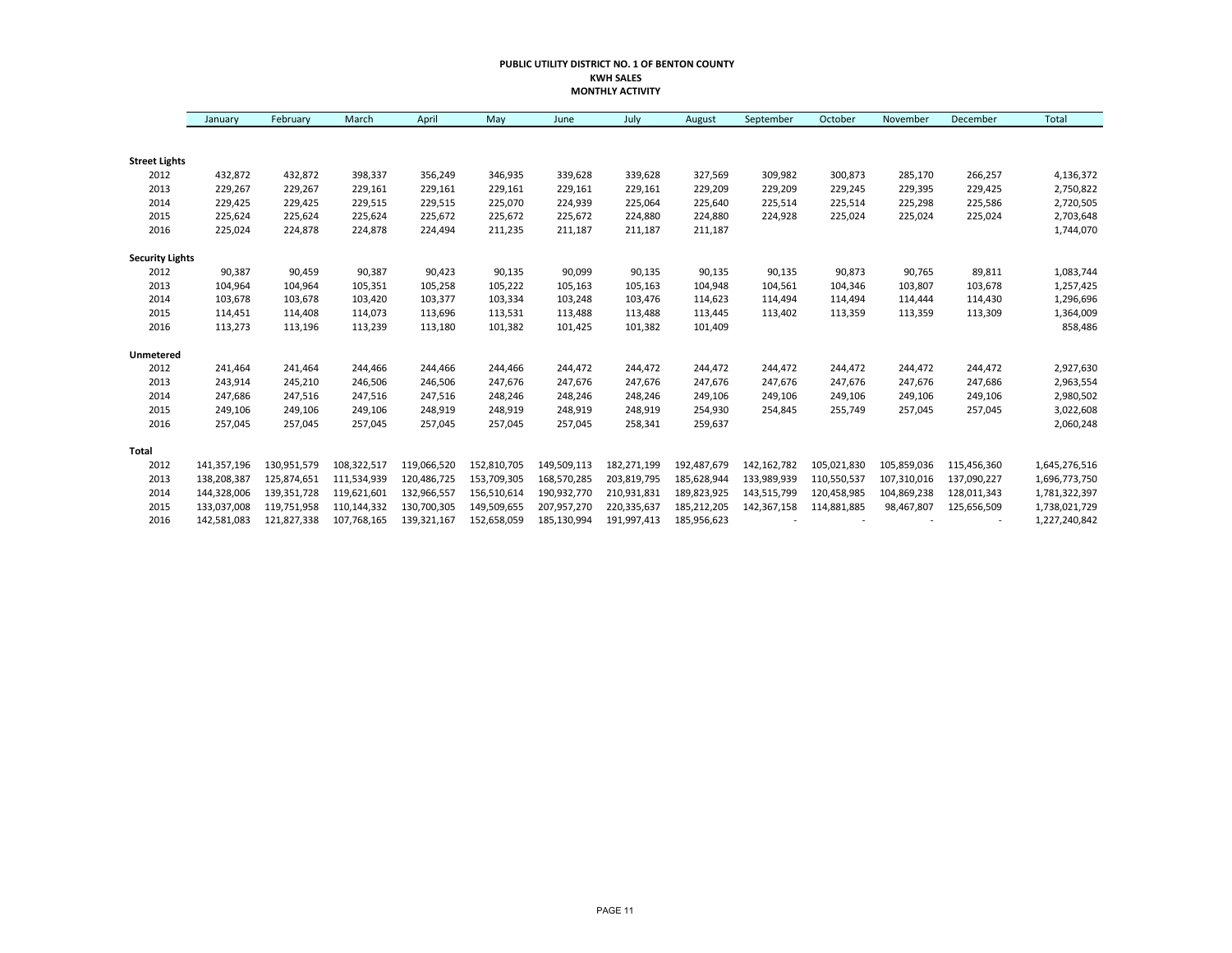## **PUBLIC UTILITY DISTRICT NO. 1 OF BENTON COUNTY CAPITAL ADDITIONS AND RETIREMENTS CURRENT MONTH**

|                                                | <b>BALANCE</b>           |                          |                          | <b>BALANCE</b>           |
|------------------------------------------------|--------------------------|--------------------------|--------------------------|--------------------------|
|                                                | 7/31/2016                | <b>ADDITIONS</b>         | <b>RETIREMENTS</b>       | 8/31/2016                |
| <b>INTANGIBLE PLANT:</b>                       |                          |                          |                          |                          |
| Organizations                                  | \$28,379                 | \$0                      | \$0                      | \$28,379                 |
| Franchises & Consents                          | 10,022                   |                          |                          | 10,022                   |
| Miscellaneous & Intangible Plant               | 29,078                   | $\overline{\phantom{a}}$ | $\overline{\phantom{a}}$ | 29,078                   |
| <b>TOTAL</b>                                   | 67,480                   | $\blacksquare$           |                          | 67,480                   |
|                                                |                          |                          |                          |                          |
| <b>GENERATION PLANT:</b><br>Land & Land Rights |                          |                          |                          |                          |
| Structures & Improvements                      | 1,141,911                |                          |                          | 1,141,911                |
| <b>Fuel Holders &amp; Accessories</b>          |                          |                          |                          |                          |
| <b>Other Electric Generation</b>               | 769,162                  | 55                       |                          | 769,217                  |
| <b>Accessory Electric Equipment</b>            |                          |                          |                          |                          |
| Miscellaneous Power Plant Equipment            |                          |                          |                          |                          |
| <b>TOTAL</b>                                   | 1,911,073                | 55                       |                          | 1,911,128                |
| <b>TRANSMISSION PLANT:</b>                     |                          |                          |                          |                          |
| Land & Land Rights                             | 156,400                  |                          |                          | 156,400                  |
| Clearing Land & Right Of Ways                  | 25,544                   |                          |                          | 25,544                   |
| <b>Transmission Station Equipment</b>          | 832,047                  |                          |                          | 832,047                  |
| <b>Towers &amp; Fixtures</b>                   |                          | 256,175                  |                          | 256,175                  |
| Poles & Fixtures                               | 3,976,615                |                          |                          | 3,976,615                |
| Overhead Conductor & Devices                   | 3,021,163                |                          |                          | 3,021,163                |
| <b>TOTAL</b>                                   | 8,011,769                | 256,175                  |                          | 8,267,944                |
| <b>DISTRIBUTION PLANT:</b>                     |                          |                          |                          |                          |
| Land & Land Rights                             | 1,697,541                | 2,264                    |                          | 1,699,805                |
| Structures & Improvements                      | 295,502                  |                          |                          | 295,502                  |
| <b>Station Equipment</b>                       | 39,391,360               |                          |                          | 39,391,360               |
| Poles, Towers & Fixtures                       | 19,191,484               | 49,029                   | (91, 444)                | 19,149,069               |
| Overhead Conductor & Devices                   | 12,297,360               | 10,398                   | (42, 967)                | 12,264,792               |
| <b>Underground Conduit</b>                     | 32,914,217               | 29,070                   | (2,571)                  | 32,940,715               |
| Underground Conductor & Devices                | 43,012,967               | 31,109                   | (9,804)                  | 43,034,271               |
| <b>Line Transformers</b>                       | 28,934,106               | 11,494                   |                          | 28,945,600               |
| Services-Overhead                              | 2,985,855                | 9,205                    | (17,065)                 | 2,977,996                |
| Services-Underground                           | 19,063,606               | 58,648                   | (6, 333)                 | 19,115,920               |
| Meters                                         | 10,869,890               | 606,562                  |                          | 11,476,453               |
| Security Lighting                              | 872,634                  | 796                      |                          | 873,430                  |
| <b>Street Lighting</b>                         | 760,005                  |                          |                          | 760,005                  |
| <b>SCADA System</b><br><b>TOTAL</b>            | 2,242,141                | 37,416                   |                          | 2,279,556                |
|                                                | 214,528,668              | 845,991                  | (170, 184)               | 215,204,475              |
| <b>GENERAL PLANT:</b>                          |                          |                          |                          |                          |
| Land & Land Rights                             | 1,130,759                |                          |                          | 1,130,759                |
| Structures & Improvements                      | 18,252,191               | 125,334                  |                          | 18,377,525               |
| Information Systems & Technology               | 16,458,898               | 30,710                   |                          | 16,489,607               |
| <b>Transportation Equipment</b>                | 7,324,621                |                          |                          | 7,324,621                |
| <b>Stores Equipment</b>                        | 54,108                   |                          |                          | 54,108                   |
| Tools, Shop & Garage Equipment                 | 461,913                  |                          |                          | 461,913                  |
| Laboratory Equipment                           | 489,135                  |                          |                          | 489,135                  |
| <b>Communication Equipment</b>                 | 2,410,750                | 248                      |                          | 2,410,998                |
| <b>Broadband Equipment</b>                     | 19,097,665               | 92,182                   |                          | 19,189,847               |
| Miscellaneous Equipment                        | 1,168,910                |                          |                          | 1,168,910                |
| <b>Other Capitalized Costs</b><br><b>TOTAL</b> | 11,044,461<br>77,893,411 | 63,711<br>312,184        | $\overline{\phantom{a}}$ | 11,108,172<br>78,205,595 |
|                                                |                          |                          |                          |                          |
| TOTAL ELECTRIC PLANT ACCOUNTS                  | 302,412,400              | 1,414,406                | (170, 184)               | 303,656,621              |
| <b>PLANT HELD FOR FUTURE USE</b>               | 388,589                  |                          |                          | 388,589                  |
| <b>CONSTRUCTION WORK IN PROGRESS</b>           | 4,345,280                | 272,097                  |                          | 4,617,377                |
| <b>TOTAL CAPITAL</b>                           | \$307,146,269            | \$1,686,503              | (\$170, 184)             | \$308,662,587            |

**\$2,582,069 Amended Budget**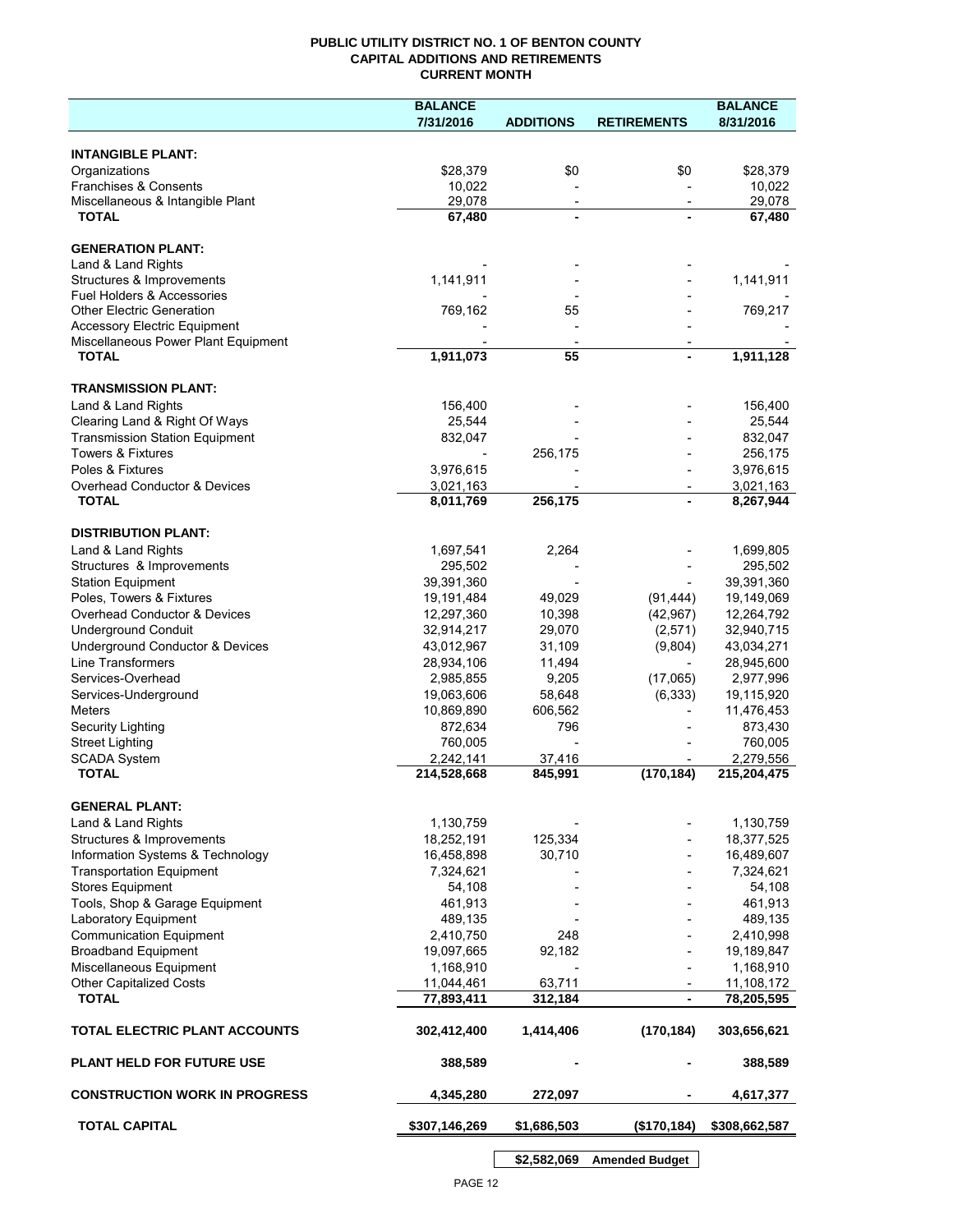## **PUBLIC UTILITY DISTRICT NO. 1 OF BENTON COUNTY CAPITAL ADDITIONS AND RETIREMENTS YEAR TO DATE**

|                                                          | <b>BALANCE</b>             |                          |                          | <b>BALANCE</b>           |
|----------------------------------------------------------|----------------------------|--------------------------|--------------------------|--------------------------|
|                                                          | 12/31/2015                 | <b>ADDITIONS</b>         | <b>RETIREMENTS</b>       | 8/31/2016                |
|                                                          |                            |                          |                          |                          |
| <b>INTANGIBLE PLANT:</b>                                 |                            |                          |                          |                          |
| Organizations                                            | \$28,379                   | \$0                      | \$0                      | \$28,379                 |
| Franchises & Consents                                    | 10,022                     |                          |                          | 10,022                   |
| Miscellaneous & Intangible Plant                         | 29,078                     | $\overline{\phantom{a}}$ |                          | 29,078                   |
| <b>TOTAL</b>                                             | 67,480                     |                          |                          | 67,480                   |
| <b>GENERATION PLANT:</b>                                 |                            |                          |                          |                          |
|                                                          |                            |                          |                          |                          |
| Land & Land Rights<br>Structures & Improvements          | 1,141,911                  |                          |                          | 1,141,911                |
| Fuel Holders & Accessories                               |                            |                          |                          |                          |
| <b>Other Electric Generation</b>                         | 612,954                    | 156,263                  |                          | 769,217                  |
| <b>Accessory Electric Equipment</b>                      |                            |                          |                          |                          |
| Miscellaneous Power Plant Equipment                      |                            |                          |                          |                          |
| <b>TOTAL</b>                                             | 1,754,865                  | 156,263                  |                          | 1,911,128                |
|                                                          |                            |                          |                          |                          |
| <b>TRANSMISSION PLANT:</b>                               |                            |                          |                          |                          |
| Land & Land Rights                                       | 156,400                    |                          |                          | 156,400                  |
| Clearing Land & Right Of Ways                            | 25,544                     |                          |                          | 25,544                   |
| <b>Transmission Station Equipment</b>                    | 832,047                    |                          |                          | 832,047                  |
| <b>Towers &amp; Fixtures</b>                             |                            | 256,175                  |                          | 256,175                  |
| Poles & Fixtures                                         | 3,976,615                  |                          |                          | 3,976,615                |
| Overhead Conductor & Devices                             | 3,021,163                  |                          |                          | 3,021,163                |
| <b>TOTAL</b>                                             | 8,011,769                  | 256,175                  |                          | 8,267,944                |
| <b>DISTRIBUTION PLANT:</b>                               |                            |                          |                          |                          |
|                                                          |                            |                          |                          |                          |
| Land & Land Rights                                       | 1,647,358                  | 52,448                   |                          | 1,699,805                |
| Structures & Improvements                                | 295,502                    |                          |                          | 295,502                  |
| <b>Station Equipment</b>                                 | 38,501,024                 | 890,336                  |                          | 39,391,360               |
| Poles, Towers & Fixtures<br>Overhead Conductor & Devices | 19,146,903<br>12, 171, 352 | 439,735<br>363,707       | (437, 570)<br>(270, 268) | 19,149,069<br>12,264,792 |
| <b>Underground Conduit</b>                               | 32,354,579                 | 599,033                  | (12, 897)                | 32,940,715               |
| Underground Conductor & Devices                          | 42,358,742                 | 842,179                  | (166, 650)               | 43,034,271               |
| Line Transformers                                        | 28,649,834                 | 366,298                  | (70, 532)                | 28,945,600               |
| Services-Overhead                                        | 2,947,438                  | 58,124                   | (27, 566)                | 2,977,996                |
| Services-Underground                                     | 18,693,802                 | 434,785                  | (12,667)                 | 19,115,920               |
| <b>Meters</b>                                            | 10,521,345                 | 955,107                  |                          | 11,476,453               |
| Security Lighting                                        | 873,950                    | 6,554                    | (7,074)                  | 873,430                  |
| <b>Street Lighting</b>                                   | 760,005                    |                          |                          | 760,005                  |
| <b>SCADA System</b>                                      | 2,065,754                  | 213,803                  |                          | 2,279,556                |
| <b>TOTAL</b>                                             | 210,987,589                | 5,222,109                | (1,005,223)              | 215,204,475              |
|                                                          |                            |                          |                          |                          |
| <b>GENERAL PLANT:</b>                                    |                            |                          |                          |                          |
| Land & Land Rights                                       | 1,130,759                  |                          |                          | 1,130,759                |
| Structures & Improvements                                | 18,252,191                 | 125,334                  |                          | 18,377,525               |
| Information Systems & Technology                         | 16,060,948                 | 428,659                  |                          | 16,489,607               |
| <b>Transportation Equipment</b>                          | 7,324,428                  | 193                      |                          | 7,324,621                |
| <b>Stores Equipment</b>                                  | 54,108                     |                          |                          | 54,108                   |
| Tools, Shop & Garage Equipment                           | 454,973                    | 6,940                    |                          | 461,913                  |
| Laboratory Equipment                                     | 535,877                    | (46, 742)                |                          | 489,135                  |
| <b>Communication Equipment</b>                           | 2,402,011                  | 8,987                    |                          | 2,410,998                |
| <b>Broadband Equipment</b>                               | 18,604,205                 | 585,642                  |                          | 19,189,847               |
| Miscellaneous Equipment                                  | 1,168,910                  |                          |                          | 1,168,910                |
| <b>Other Capitalized Costs</b>                           | 11,735,136                 | 605,362                  | (1,232,326)              | 11,108,172               |
| <b>TOTAL</b>                                             | 77,723,546                 | 1,714,376                | (1, 232, 326)            | 78,205,595               |
| TOTAL ELECTRIC PLANT ACCOUNTS                            | 298,545,249                | 7,348,922                | (2, 237, 550)            | 303,656,621              |
| <b>PLANT HELD FOR FUTURE USE</b>                         | 388,589                    |                          |                          | 388,589                  |
| <b>CONSTRUCTION WORK IN PROGRESS</b>                     | 2,745,647                  | 1,871,730                |                          | 4,617,377                |
| <b>TOTAL CAPITAL</b>                                     | \$301,679,484              | \$9,220,652              | (\$2,237,550)            | \$308,662,587            |
|                                                          |                            |                          |                          |                          |

**\$10,782,676 Amended Budget**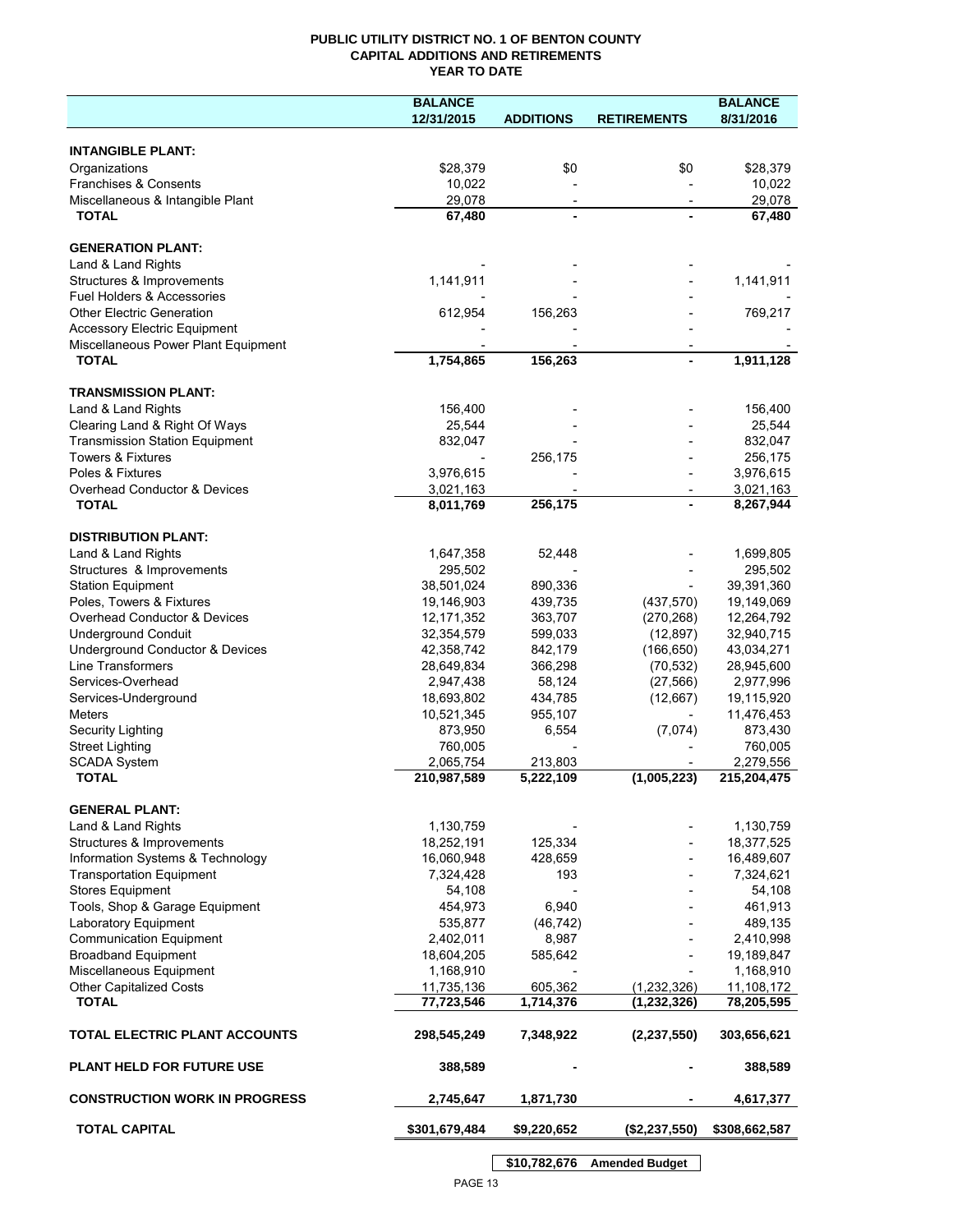## **PUBLIC UTILITY DISTRICT NO. 1 OF BENTON COUNTY STATEMENT OF CASH FLOWS**

|                                                                                                      | <b>YTD</b><br>8/3/2016 | <b>Monthly</b><br>8/3/2016 |
|------------------------------------------------------------------------------------------------------|------------------------|----------------------------|
| <b>CASH FLOWS FROM OPERATING ACTIVITIES</b>                                                          |                        |                            |
| Cash Received from Customers and Counterparties                                                      | \$93,488,984           | \$13,786,365               |
| Cash Paid to Suppliers and Counterparties                                                            | (66, 431, 101)         | (9, 283, 858)              |
| Cash Paid to Employees                                                                               | (9, 177, 987)          | (1, 111, 481)              |
| <b>Taxes Paid</b>                                                                                    | (9,653,986)            | (1, 111, 549)              |
| <b>Net Cash Provided by Operating Activities</b>                                                     | 8,225,910              | 2,279,477                  |
| <b>CASH FLOWS FROM NONCAPITAL FINANCING ACTIVITIES</b>                                               |                        |                            |
| Other Interest Expense                                                                               | (19,211)               | (9,711)                    |
| Net Cash Used by Noncapital Financing Activities                                                     | (19, 211)              | (9,711)                    |
| <b>CASH FLOWS FROM CAPITAL AND RELATED FINANCING ACTIVITIES</b>                                      |                        |                            |
| <b>Acquisition of Capital Assets</b>                                                                 | (9,006,883)            | (1,578,953)                |
| Proceeds from Sale of Revenue Bonds<br>Cash Defeasance Principal and Interest                        |                        |                            |
| <b>Bond Principal Paid</b>                                                                           |                        |                            |
| <b>Bond Interest Paid</b>                                                                            | (1, 157, 145)          |                            |
| <b>Capital Contributions</b>                                                                         | 803,668                | 98,229                     |
| Sale of Assets                                                                                       | 48,747                 | 1,625                      |
| Net Cash Used by Capital and Related Financing Activities                                            | (9,311,613)            | (1,479,099)                |
| <b>CASH FLOWS FROM INVESTING ACTIVITIES</b>                                                          |                        |                            |
| Interest Income<br>Proceeds from Sale of Investments                                                 | 200,868                | 14,223                     |
| Purchase of Investments                                                                              | 5,987,042              |                            |
| Joint Venture Net Revenue (Expense)                                                                  |                        |                            |
| <b>Net Cash Provided by Investing Activities</b>                                                     | 6,187,910              | 14,223                     |
| <b>NET INCREASE (DECREASE) IN CASH</b>                                                               | 5,082,996              | 804,890                    |
| <b>CASH BALANCE, BEGINNING</b>                                                                       | \$28,597,032           | \$32,875,138               |
| <b>CASH BALANCE, ENDING</b>                                                                          | \$33,680,028           | \$33,680,028               |
| <b>RECONCILIATION OF NET OPERATING INCOME TO NET</b><br><b>CASH PROVIDED BY OPERATING ACTIVITIES</b> |                        |                            |
| Net Operating Revenues                                                                               | \$1,096,037            | \$697,534                  |
| Adjustments to reconcile net operating income to net cash                                            |                        |                            |
| provided by operating activities:                                                                    |                        |                            |
| Depreciation & Amortization                                                                          | 9,163,105              | 1,110,123                  |
| <b>Unbilled Revenues</b>                                                                             | 500,000                | (400,000)                  |
| Misellaneous Other Revenue & Receipts<br>GASB 68 Pension Expense                                     | 11,916                 | 6                          |
| Decrease (Increase) in Accounts Receivable                                                           | (2,588,517)            | 683,302                    |
| Decrease (Increase) in BPA Prepay Receivable                                                         | 400,000                | 50,000                     |
| Decrease (Increase) in Inventories                                                                   | (742, 244)             | (59, 335)                  |
| Decrease (Increase) in Prepaid Expenses                                                              | 71,663                 | 41,605                     |
| Decrease (Increase) in Wholesale Power Receivable<br>Decrease (Increase) in Miscellaneous Assets     | 716,002                | 17,546                     |
| Decrease (Increase) in Prepaid Expenses and Other Charges                                            | (1,014)<br>2,196,517   | (18)<br>340,142            |
| Decrease (Increase) in Deferred Derivative Outflows                                                  | 1,400,370              | 333,574                    |
| Increase (Decrease) in Deferred Derivative Inflows                                                   | (1,810,918)            | (291, 942)                 |
| Increase (Decrease) in Warrants Outstanding                                                          | (37, 242)              | (163, 477)                 |
| Increase (Decrease) in Accounts Payable                                                              | 436,531                | 340,394                    |
| Increase (Decrease) in Accrued Taxes Payable                                                         | (999, 388)             | 78,108                     |
| Increase (Decrease) in Customer Deposits<br>Increase (Decrease) in BPA Prepay Incentive Credit       | 48,821<br>(107, 504)   | 8,549<br>(13, 438)         |
| Increase (Decrease) in Other Current Liabilities                                                     | (124, 071)             | (291, 721)                 |
| Increase (Decrease) in Other Credits                                                                 | (1,404,154)            | (201, 475)                 |
| <b>Net Cash Provided by Operating Activities</b><br>PAGE 14                                          | \$8,225,910            | \$2,279,477                |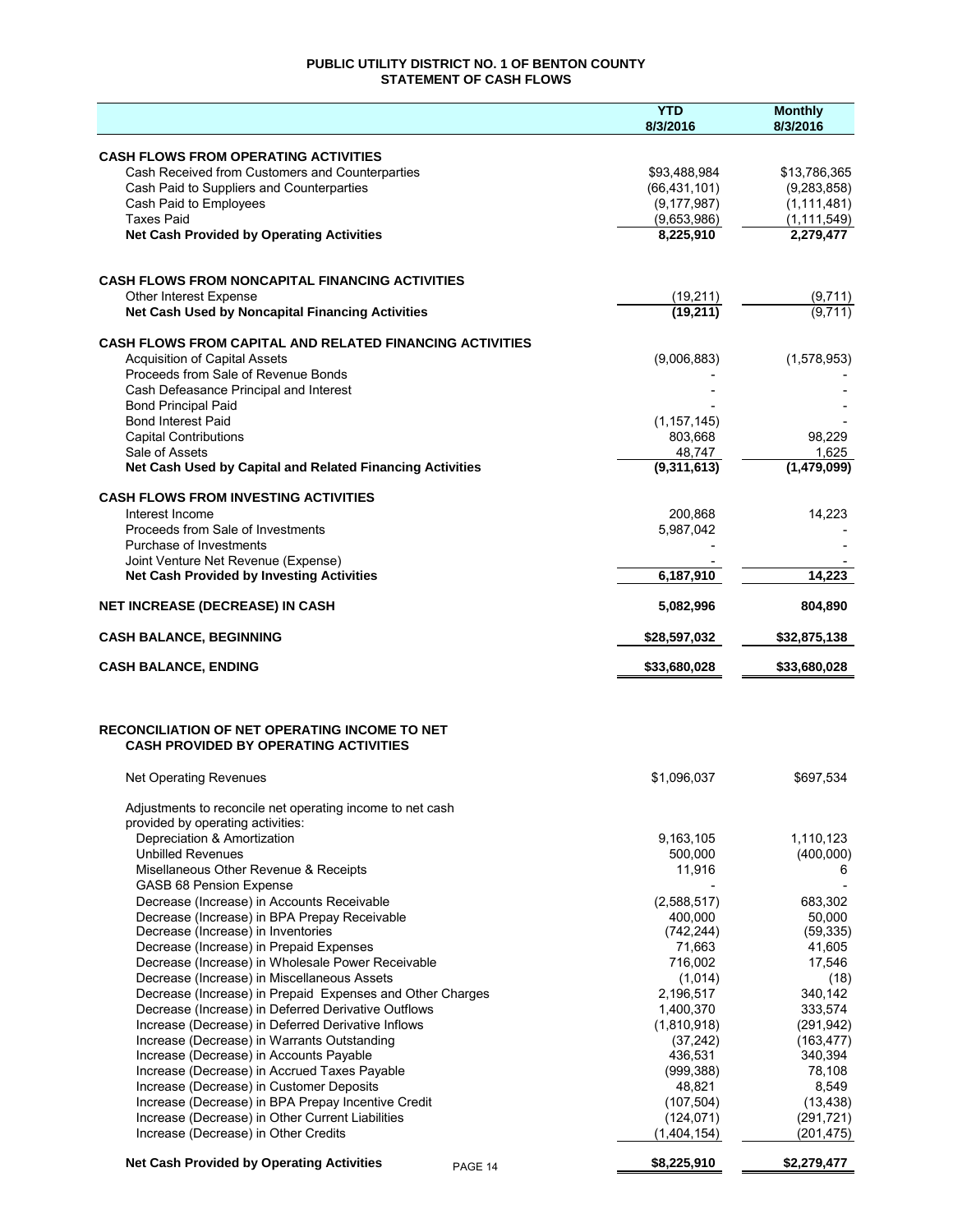## **PUBLIC UTILITY DISTRICT NO. 1 OF BENTON COUNTY WEATHER STATISTICS August 31, 2016**



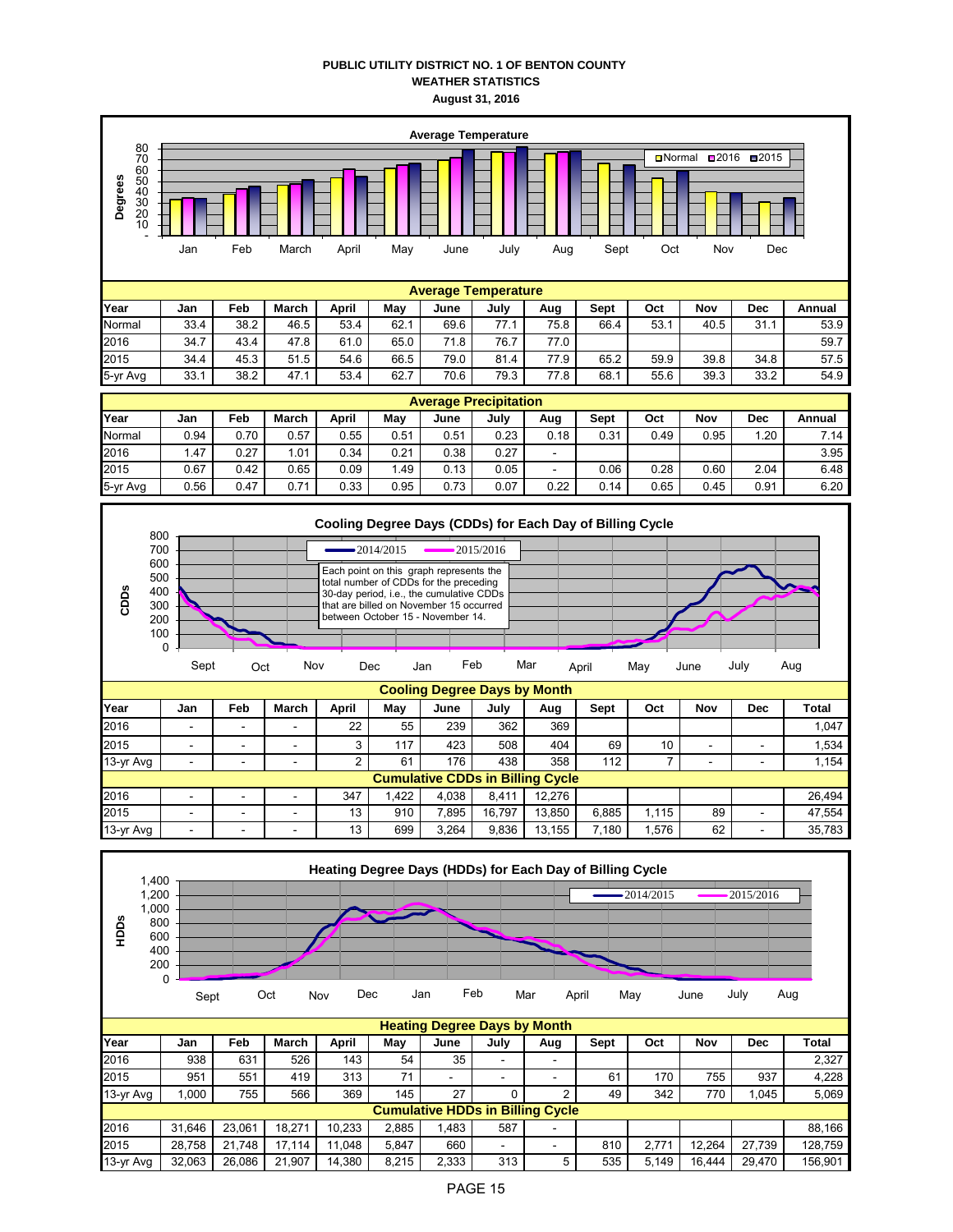#### **PUBLIC UTILITY DISTRICT NO. 1 OF BENTON COUNTY BROADBAND SUMMARY**

#### *August Highlights*

Cascade natural Gas Connected to the fiber network with a 50Mbps 3 year term. Port of Benton has a new 100Mbps Internet service and Atkins in Richland has a new 200Mbps Internet service. Apple Valley Broadcasting added two new 10Mbps services. T-Mobile in Prosser and T-Mobile on Terminal Drive upgraded to 300Mbps. Pinnacle Pain upgraded to 100Mbps. Benton County disconnected their fiber connection at their shops location.

|                                                             | <b>ACTUALS</b><br>2016   |                                 |           |           |                          |                          |           |           |           |               |             |     |            |            |             |                                  |                             |
|-------------------------------------------------------------|--------------------------|---------------------------------|-----------|-----------|--------------------------|--------------------------|-----------|-----------|-----------|---------------|-------------|-----|------------|------------|-------------|----------------------------------|-----------------------------|
|                                                             | 2016 Budget              | <b>Amended</b><br><b>Budget</b> | Jan       | Feb       | <b>March</b>             | <b>April</b>             | May       | June      | July      | <b>August</b> | <b>Sept</b> | Oct | <b>Nov</b> | <b>Dec</b> | <b>YTD</b>  | <b>Budget</b><br><b>Variance</b> | <b>Inception</b><br>to Date |
| <b>OPERATING REVENUES</b>                                   |                          |                                 |           |           |                          |                          |           |           |           |               |             |     |            |            |             |                                  |                             |
| Ethernet                                                    | 1,523,071                | 1,523,071                       | \$99,559  | \$103,216 | \$104,672                | \$103,787                | \$104,283 | \$106,297 | \$107,135 | \$106,885     |             |     |            |            | \$835,835   | 687,236                          |                             |
| Non-Recurring Charges                                       | $\overline{\phantom{a}}$ |                                 | 1,800     | 3,000     | 1,000                    | 1,000                    | 3,150     | 1,500     | 650       | 2,900         |             |     |            |            | \$15,000    | (15,000)                         |                             |
| <b>TDM</b>                                                  | 69,372                   | 69,372                          | 5,781     | 5,781     | 5,781                    | 5,781                    | 5,781     | 5,781     | 5,781     | 5,781         |             |     |            |            | 46,248      | 23,124                           |                             |
| Wireless                                                    | 312                      | 312                             | 26        | 26        | 26                       | 26                       | 26        | 26        | 26        | 26            |             |     |            |            | 208         | 104                              |                             |
| Internet Transport Service                                  | 123,540                  | 123,540                         | 6,841     | 6,907     | 7,146                    | 7,293                    | 5,606     | 6,983     | 6,249     | 7,526         |             |     |            |            | \$54,551    | 68,989                           |                             |
| <b>Fixed Wireless</b>                                       | 82,779                   | 82,779                          | 6,958     | 6,953     | 6,944                    | 6,921                    | 6,842     | 6,802     | 6,812     | 6,679         |             |     |            |            | \$54,910    | 27,869                           |                             |
| Broadband Revenue - Other                                   | 281,642                  | 281,642                         | 43,595    | 43,405    | 43,102                   | 43,088                   | 43,095    | 42,712    | 43,055    | 43,845        |             |     |            |            | \$345,898   | (64, 256)                        |                             |
| Subtotal                                                    | 2,080,716                | 2,080,716                       | 164,560   | 169,289   | 168,671                  | 167,896                  | 168,783   | 170,101   | 169,708   | 173,642       |             |     |            |            | \$1,352,650 |                                  |                             |
| NoaNet Maintenance Revenue                                  |                          |                                 |           |           |                          |                          |           |           |           |               |             |     |            |            |             |                                  |                             |
| <b>Bad Debt Expense</b>                                     |                          |                                 |           |           |                          |                          |           |           |           |               |             |     |            |            |             |                                  |                             |
| <b>Total Operating Revenues</b>                             | 2,080,716                | 2,080,716                       | 164,560   | 169,289   | 168,671                  | 167,896                  | 168,783   | 170,101   | 169,708   | 173,642       |             |     |            |            | \$1,352,650 | 728,066                          | 15,545,196                  |
| <b>OPERATING EXPENSES</b>                                   |                          |                                 |           |           |                          |                          |           |           |           |               |             |     |            |            |             |                                  |                             |
| Marketing & Business Development                            | $\overline{\phantom{a}}$ |                                 |           | $\sim$    | $\overline{\phantom{a}}$ |                          | $\sim$    |           |           |               |             |     |            |            |             |                                  |                             |
| General Expenses                                            | 309,785                  | 309,785                         | 13,401    | 47,476    | 70,716                   | 75,674                   | 67,593    | 69,672    | 75,626    | 66,248        |             |     |            |            | \$486,406   | (176,621                         |                             |
| Other Maintenance                                           | 141,758                  | 141,758                         | 1,360     | 2,106     | 12,586                   | 2,539                    | 20,362    | 9,552     | 7,277     | 22,723        |             |     |            |            | \$78,504    | 63,254                           |                             |
| NOC Maintenance                                             | 391,428                  | 391,428                         |           | 161       | $\sim$                   | $\sim$                   | $\sim$    | 102       | $\sim$    |               |             |     |            |            | 263.59      | 391,164                          |                             |
| Wireless Maintenance                                        | $\overline{\phantom{a}}$ | ۰.                              | 10,763    | 1,893     | 243                      | i.                       | $\sim$    | $\sim$    | $\sim$    | 247           |             |     |            |            | \$13,147    | (13, 147)                        |                             |
| Subtotal                                                    | 842,971                  | 842,971                         | 25,524    | 51,636    | 83,545                   | 78,214                   | 87,954    | 79,326    | 82,902    | 89,218        |             |     |            |            | \$578,320   | 264,651                          | 9,442,824                   |
| NoaNet Maintenance Expense                                  | $\overline{\phantom{a}}$ | $\blacksquare$                  | $\sim$    | $\sim$    | $\sim$                   | $\overline{\phantom{a}}$ | $\sim$    | $\sim$    | $\sim$    | $\sim$        |             |     |            |            | \$0         |                                  |                             |
| Depreciation                                                | 886,520                  | 886,520                         | 97,106    | 93,729    | 82,045                   | 81,893                   | 79,778    | 79,977    | 81,863    | 82,233        |             |     |            |            | \$678,624   | 207,896                          | 9,489,175                   |
|                                                             |                          |                                 |           |           |                          |                          |           |           |           |               |             |     |            |            |             |                                  |                             |
| <b>Total Operating Expenses</b>                             | 1,729,491                | 1,729,491                       | 122,630   | 145,365   | 165,590                  | 160,106                  | 167,733   | 159,303   | 164,765   | 171,451       |             |     |            |            | \$1,256,943 | 472,548                          | 18,931,999                  |
| <b>OPERATING INCOME (LOSS)</b>                              | 351,225                  | 351,225                         | 41,929    | 23,925    | 3,081                    | 7,790                    | 1,050     | 10,798    | 4,943     | 2,191         |             |     |            |            | \$95,706    | 255,519                          | (3,386,803)                 |
| <b>NONOPERATING REVENUES &amp; EXPENSES</b>                 |                          |                                 |           |           |                          |                          |           |           |           |               |             |     |            |            |             |                                  |                             |
| Internal Interest due to Power Business Unit <sup>(1)</sup> | (362, 982)               | (362, 982)                      | (30, 136) | (29, 831) | (29, 749)                | (29, 801)                | (29, 522) | (29, 330) | (29, 199) | (29, 440)     |             |     |            |            | (\$237,008) | 125,974                          | (5,811,616)                 |
|                                                             |                          |                                 |           |           |                          |                          |           |           |           |               |             |     |            |            |             |                                  |                             |
| <b>CAPITAL CONTRIBUTIONS</b>                                |                          |                                 |           |           |                          |                          |           |           |           |               |             |     |            |            |             |                                  |                             |
| Contributions in Aid of Broadband                           | 10,000                   | 42,713                          | 8,200     | 27,550    |                          | 98                       | 6,865     | 44,354    | 98        | 98            |             |     |            |            | \$87,262    | 44,549                           | 4,783,691                   |
| <b>BTOP</b>                                                 |                          |                                 |           |           |                          |                          |           |           |           |               |             |     |            |            |             | $\overline{\phantom{a}}$         | 2,282,671                   |
| <b>INTERNAL NET INCOME (LOSS)</b>                           | (\$1,757)                | \$30,956                        | \$19,993  | 21,644    | (26, 668)                | (21, 914)                | (21, 607) | 25,822    | (24, 158) | (27, 151.60)  |             |     |            |            | (\$54,040)  | \$426,042                        | (2, 132, 057)               |
| <b>NOANET COSTS</b>                                         |                          |                                 |           |           |                          |                          |           |           |           |               |             |     |            |            |             |                                  |                             |
| <b>Member Assessments</b>                                   |                          |                                 |           |           |                          |                          |           |           |           |               |             |     |            |            |             |                                  | \$3,159,092                 |
| Membership Support                                          |                          | $\overline{\phantom{a}}$        | 86        | $\sim$    | 54                       | 782                      | 173       | 457       | $\sim$    | 486           |             |     |            |            | \$2,037     |                                  | 115,410                     |
| <b>Total NoaNet Costs</b>                                   |                          |                                 | 85.67     | $\sim$    | 53.50                    | 782                      | 173       | 457.13    | $\sim$    | 485.62        |             |     |            |            | \$2,037     | (\$2,037)                        | \$3,274,502                 |
|                                                             |                          |                                 |           |           |                          |                          |           |           |           |               |             |     |            |            |             |                                  |                             |
| <b>CAPITAL EXPENDITURES</b>                                 | \$924,936                | \$1,039,033                     | \$5,392   | \$31,275  | \$57,973                 | \$106,196                | (S5, 763) | \$113,600 | \$8,111   | \$163,832     |             |     |            |            | \$480,617   | \$558,416                        | \$20,322,438                |
| NET CASH (TO)/FROM BROADBAND <sup>(2)</sup>                 | \$322,809                | \$241,425                       | \$141,758 | 113,928   | 27,100                   | (17, 198)                | 93,283    | 21,072    | 78,792    | (79, 797)     |             |     |            |            | \$378,938   |                                  | (\$10,428,206)              |

| ______<br>Administrative Services | 72.000    | 6,000  | 6,000  | 6,000  | 6,000  | 6.000  | 6.000  | 6.000  | 6,000  |  |  | 48,000  |
|-----------------------------------|-----------|--------|--------|--------|--------|--------|--------|--------|--------|--|--|---------|
| <b>SCADA Services</b>             | 78.000    | 6.500  | 6.500  | 6,500  | 6.500  | 6.500  | 7.000  | 7,000  | 7.000  |  |  | 53,500  |
| <b>Total Avoided Costs</b>        | \$150,000 | 12.500 | 12.500 | 12.500 | 12.500 | 12.500 | 13,000 | 13,000 | 13,000 |  |  | 101,500 |

(1) Internal interest budget is estimated based on cash flow projections (an interest rate of 3.6% is being used).

(2) Includes excess of revenues over operating costs, capital expenditures and NoaNet assessments; excludes depreciation and internal interest to Electric System